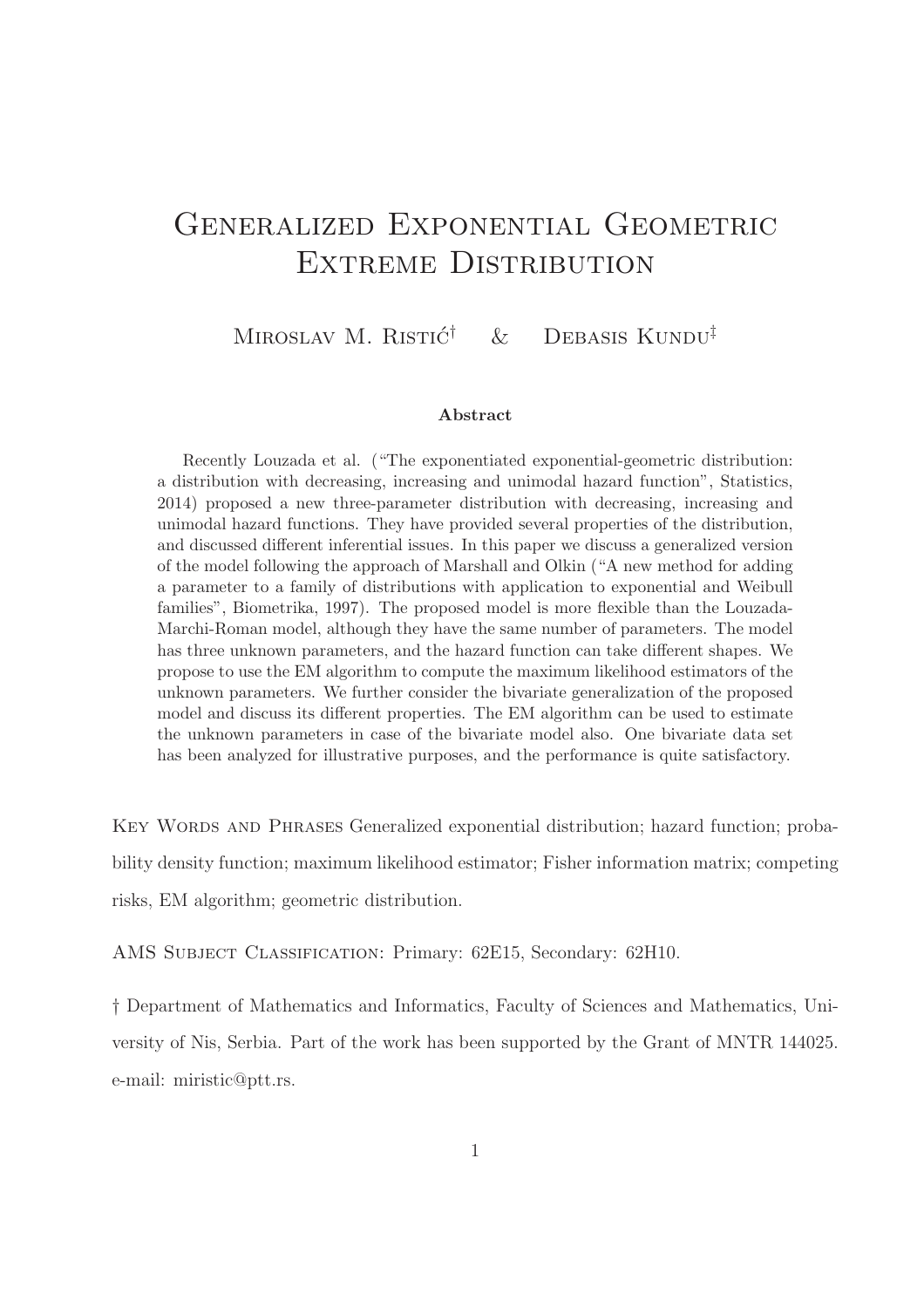‡ Department of Mathematics and Statistics, Indian Institute of Technology Kanpur, Pin 208016, India. Corresponding author. e-mail: kundu@iitk.ac.in

### 1 INTRODUCTION

Exponentiated exponential or Generalized exponential (GE) distribution has received considerable attention since its introduction by Gupta and Kundu (1999). Extensive work has been done on GE and its related distribution by several authors for the last 10-12 years. Adamidis and Loukas (1998) introduced a two-parameter exponentiated-exponential-geometric (E2G) distribution using the latent competing risks scenario. The basic idea is very simple and it is as follows. Suppose,  $T_1, T_2, \ldots$  is a sequence of independent identically distributed (i.i.d.) exponential random variables, and  $M$  is a geometric random variable, which is independent of  $T_i$ 's. Then the distribution of Y, where

$$
Y = \min\{T_1, \dots, T_M\},\tag{1}
$$

is known as the E2G distribution.

The two-parameter exponential-geometric distribution has been recently generalized by Louzada et al. (2014), where they have replaced the exponential distribution of  $T_i$ 's by the GE distribution, and named it as the exponentiated-exponential-geometric (E2G) distribution. It is observed that the three-parameter E2G distribution is quite flexible, and its probability density function (PDF) can take different shapes. It can have increasing, decreasing and unimodal hazard functions depending on the parameter values, and it has some interesting physical interpretations also. In the same paper the authors discussed some inferential issues also.

In this paper, we consider a three-parameter distribution following a similar approach as Marshall and Olkin  $(1997)$ , see also Ristić and Kundu  $(2014)$  in this respect. It is observed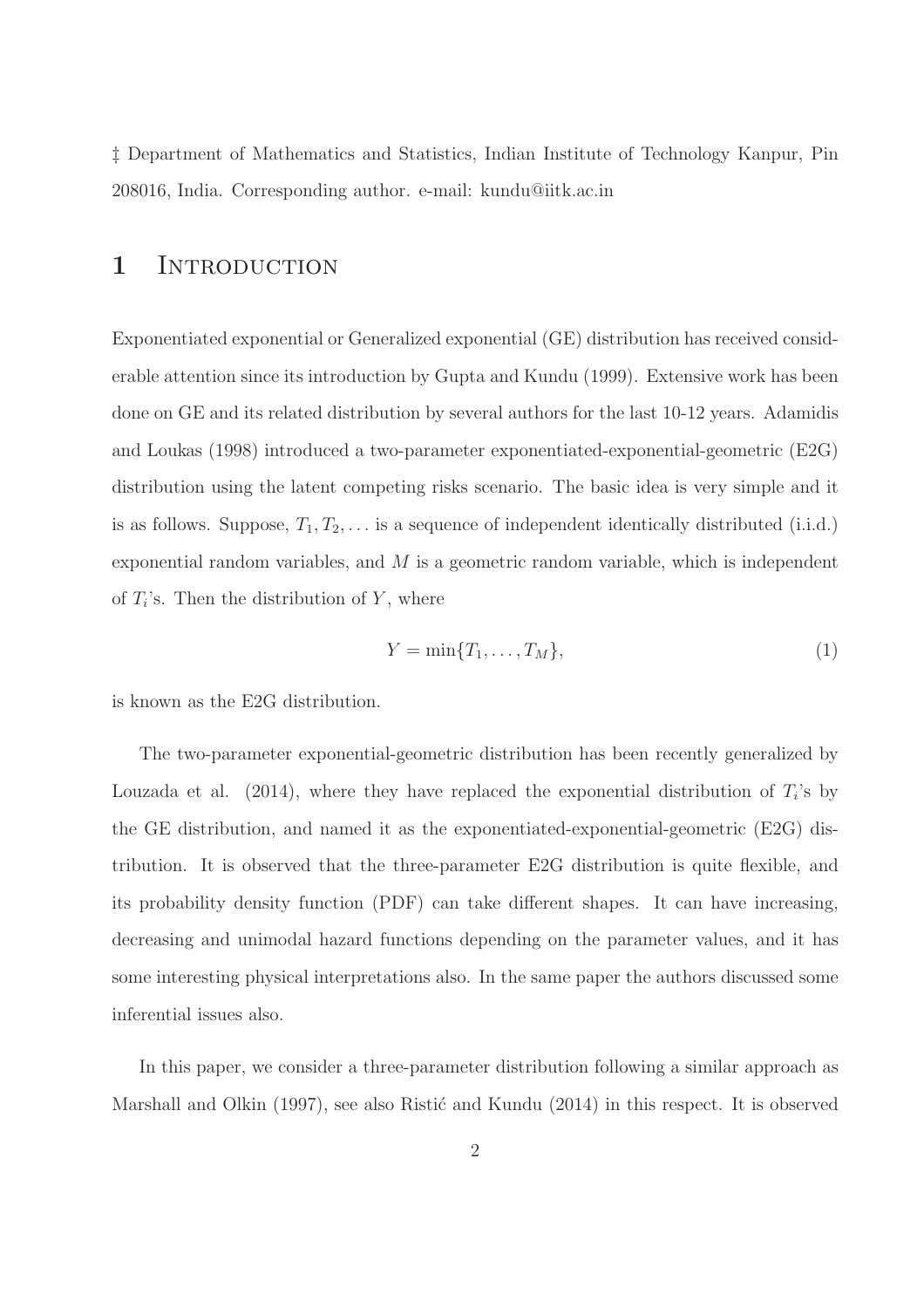that the E2G distribution can be obtained as a special case of the proposed model. The proposed model can be seen as a latent competing risks or complementary risks model, depending on the parameter values. The hazard function of the proposed model can take different shapes namely (i) increasing, (ii) decreasing, (iii) unimodal (iv) U-shaped. It is observed that the generation of a random sample from the proposed model is fairly simple, and we discuss several other properties also for this new distribution. We propose to use the EM algorithm to compute the maximum likelihood estimators (MLEs) of the unknown parameters. It is observed that at each 'E'-step, the corresponding 'M'-step can be performed by solving a one dimensional optimization problem, hence it is quite easy to implement it in practice. We perform the analysis of a data set for illustrative purposes. It is observed the proposed model and the EM algorithm work quite well in practice.

We propose a bivariate generalization of the proposed model. The bivariate model has singular component along the line  $x = y$ , similarly, as the the Marshall-Olkin bivariate exponential model. Several one dimensional results can be easily generalized to the bivariate case. We discuss various other properties also. We discuss in details one specific case when the proposed bivariate distribution has absolute continuous probability density function, which has some interesting features. The EM algorithm can be extended for the bivariate case. One bivariate data has been analyzed for illustrative purposes. Finally we conclude the paper.

Rest of the paper is organized as follows. In Section 2, we provide a brief review of the univariate and bivariate GE distributions. The model and its properties are discussed in Section 3. In Section 4, we consider the EM algorithm. In Section 5, we discuss the bivariate extension, and one specific bivariate case is discussed in details in Section 6. We provide the bivariate extension of the EM algorithm in Section 7, and one data set has been analyzed in Section 8. Finally we conclude the paper in Section 9.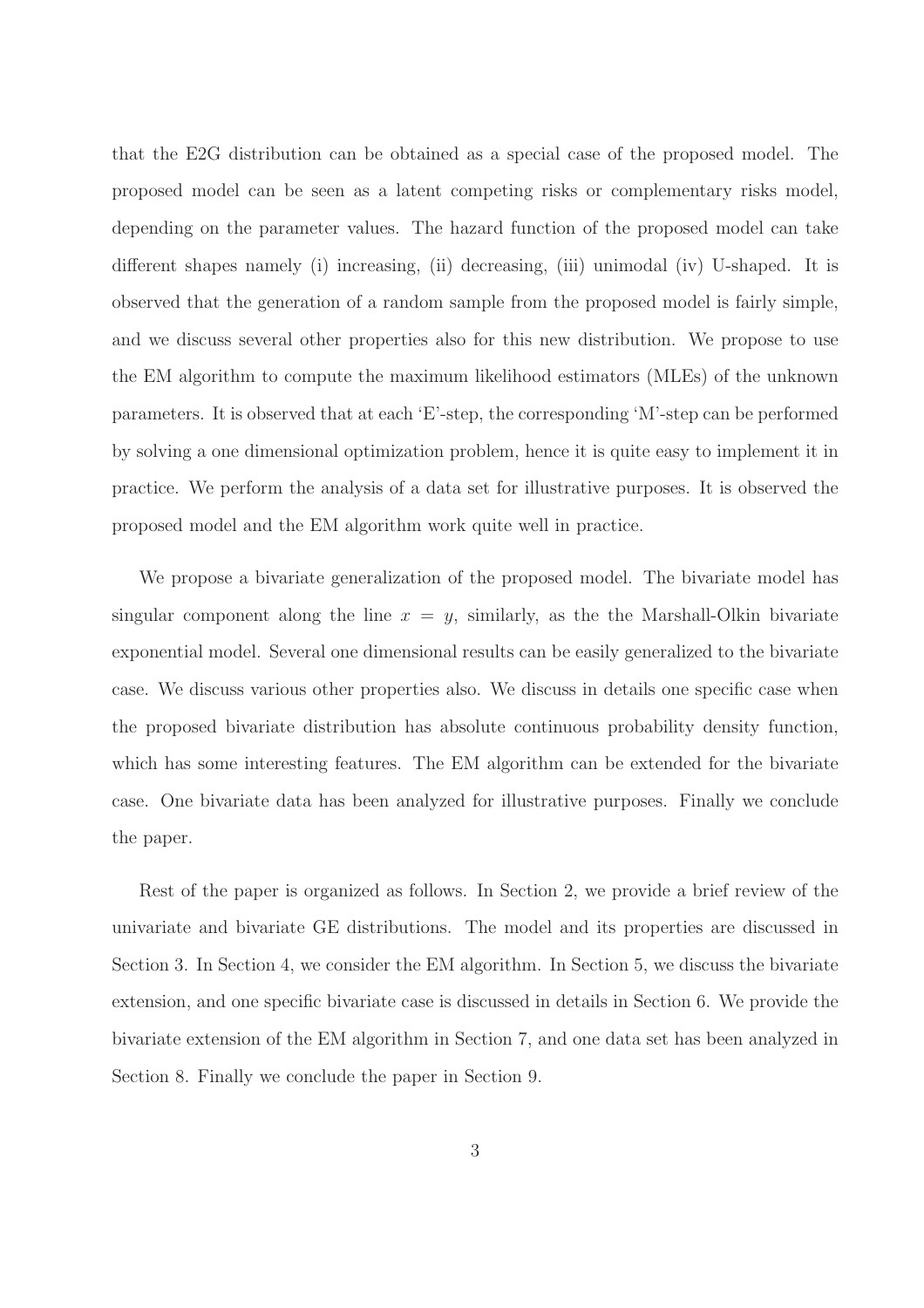### 2 Preliminaries

A two-parameter GE distribution has the following cumulative distribution function (CDF);

$$
F_{GE}(x; \alpha, \lambda) = (1 - e^{-\lambda x})^{\alpha}; \quad x > 0,
$$

and 0 otherwise. Here  $\alpha > 0$  and  $\lambda > 0$  are the shape and scale parameters respectively. The corresponding probability density function (PDF) and hazard function become

$$
f_{GE}(x; \alpha, \lambda) = \alpha \lambda e^{-\lambda x} (1 - e^{-\lambda x})^{\alpha - 1}; \quad x > 0,
$$
  
\n
$$
h_{GE}(x; \alpha, \lambda) = \frac{\alpha \lambda e^{-\lambda x} (1 - e^{-\lambda x})^{\alpha - 1}}{1 - (1 - e^{-\lambda x})^{\alpha}}; \quad x > 0,
$$
\n(2)

respectively. From now on, a GE random variable with the shape parameter  $\alpha$  and scale parameter  $\lambda$  will be denoted by  $GE(\alpha, \lambda)$ . For different developments of the GE distribution, the readers are referred to the review article by Gupta and Kundu (2007) or Nadarajah  $(2011).$ 

Kundu and Gupta (2009) introduced four-parameter bivariate generalized exponential (BGE) distribution, whose marginals are GE distributions. The model has some interesting physical interpretations also. The joint CDF of the BGE model is as follows:

$$
F_{BGE}(x, y; \alpha_1, \alpha_2, \alpha_3, \lambda) = \begin{cases} F_{GE}(x; \alpha_1 + \alpha_3, \lambda) F_{GE}(y; \alpha_2, \lambda) & \text{if } x < y \\ F_{GE}(x; \alpha_1, \lambda) F_{GE}(y; \alpha_2 + \alpha_3, \lambda) & \text{if } x > y \\ F_{GE}(x; \alpha_1 + \alpha_2 + \alpha_3, \lambda) & \text{if } x = y \end{cases}
$$
(3)

The corresponding joint PDF becomes;

$$
f_{BGE}(x, y; \alpha_1, \alpha_2, \alpha_3, \lambda) = \begin{cases} f_1(x, y; \alpha_1, \alpha_2, \alpha_3, \lambda) & \text{if } x < y \\ f_2(x, y; \alpha_1, \alpha_2, \alpha_3, \lambda) & \text{if } x > y \\ f_0(x; \alpha_1, \alpha_2, \alpha_3, \lambda) & \text{if } x = y, \end{cases}
$$

where

$$
f_1(x, y; \alpha_1, \alpha_2, \alpha_3, \lambda) = f_{GE}(x; \alpha_1 + \alpha_3, \lambda) \times f_{GE}(y; \alpha_2, \lambda)
$$
  
\n
$$
f_2(x, y; \alpha_1, \alpha_2, \alpha_3, \lambda) = f_{GE}(x; \alpha_1, \lambda) \times f_{GE}(y; \alpha_2 + \alpha_3, \lambda)
$$
  
\n
$$
f_0(x, y; \alpha_1, \alpha_2, \alpha_3, \lambda) = \frac{\alpha_3}{\alpha_1 + \alpha_2 + \alpha_3} f_{GE}(x; \alpha_1 + \alpha_2 + \alpha_3, \lambda).
$$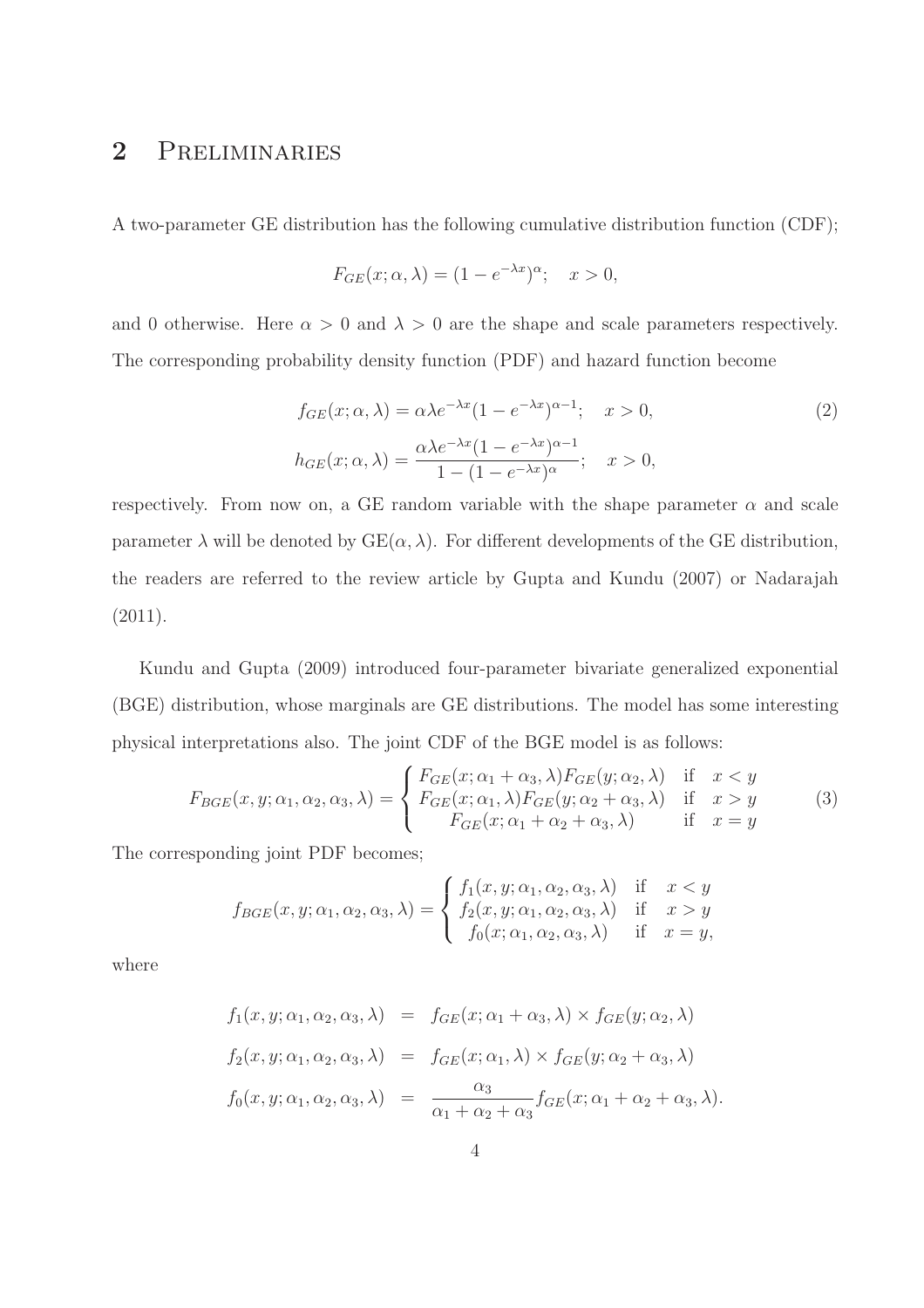Kundu and Gupta (2009) provided several properties and different inferential issues of the above model in details.

## 3 Model Formulation and Properties

### 3.1 Model Formulation

Louzada et al. (2014) proposed the E2G distribution which has the following PDF;

$$
f_{E2G}(y; \alpha, \lambda, \theta) = \frac{\alpha \lambda \theta e^{-\lambda y} (1 - e^{-\lambda y})^{\alpha - 1}}{(1 - (1 - \theta)(1 - (1 - e^{-\lambda y})^{\alpha}))^2}; \quad y > 0.
$$
 (4)

Here  $\alpha > 0$  and  $0 < \theta < 1$  are the shape parameters and  $\lambda > 0$  is the scale parameter. When  $\theta = 1$ , it coincides with the GE distribution. It has been shown by Louzada et al. (2014) that it can have different shapes of the PDFs, and it can have increasing, decreasing and unimodal hazard functions. The model has been derived using (1).

We use the following notation. If M is geometric random variable such that  $P(M =$  $(m) = p(1-p)^{m-1}, m = 1, 2, ...,$  then it will be denoted as  $GM(p)$ , for  $0 < p < 1$ . Now we propose the new model as follows. Consider the random variable

$$
Y = \begin{cases} \min\{T_1, \dots, T_M\} & \text{if } 0 < \theta < 1\\ \max\{T_1, \dots, T_M\} & \text{if } 1 \le \theta < \infty \end{cases} \tag{5}
$$

Here  $T_i$ 's are i.i.d. GE( $\alpha$ ,  $\lambda$ ) random variables,  $M \sim GM(\theta)$  and  $M \sim GM(1/\theta)$ , if  $0 < \theta < 1$ and  $1 \leq \theta < \infty$  respectively. Further M and  $T_i$ 's are independently distributed. We call this as the generalized exponential geometric extreme (GE2) random variable. For  $0 < \theta < 1$ , the CDF of GE2 random variable is same as the CDF of a E2G random variable.

It can be easily verified that for  $0 < \theta < \infty$ , the CDF and PDF of a GE2 random variable are

$$
F_{GE2}(y; \alpha, \lambda, \theta) = \frac{(1 - e^{-\lambda y})^{\alpha}}{\theta - (\theta - 1)(1 - e^{-\lambda y})^{\alpha}}; \quad y > 0
$$
\n
$$
(6)
$$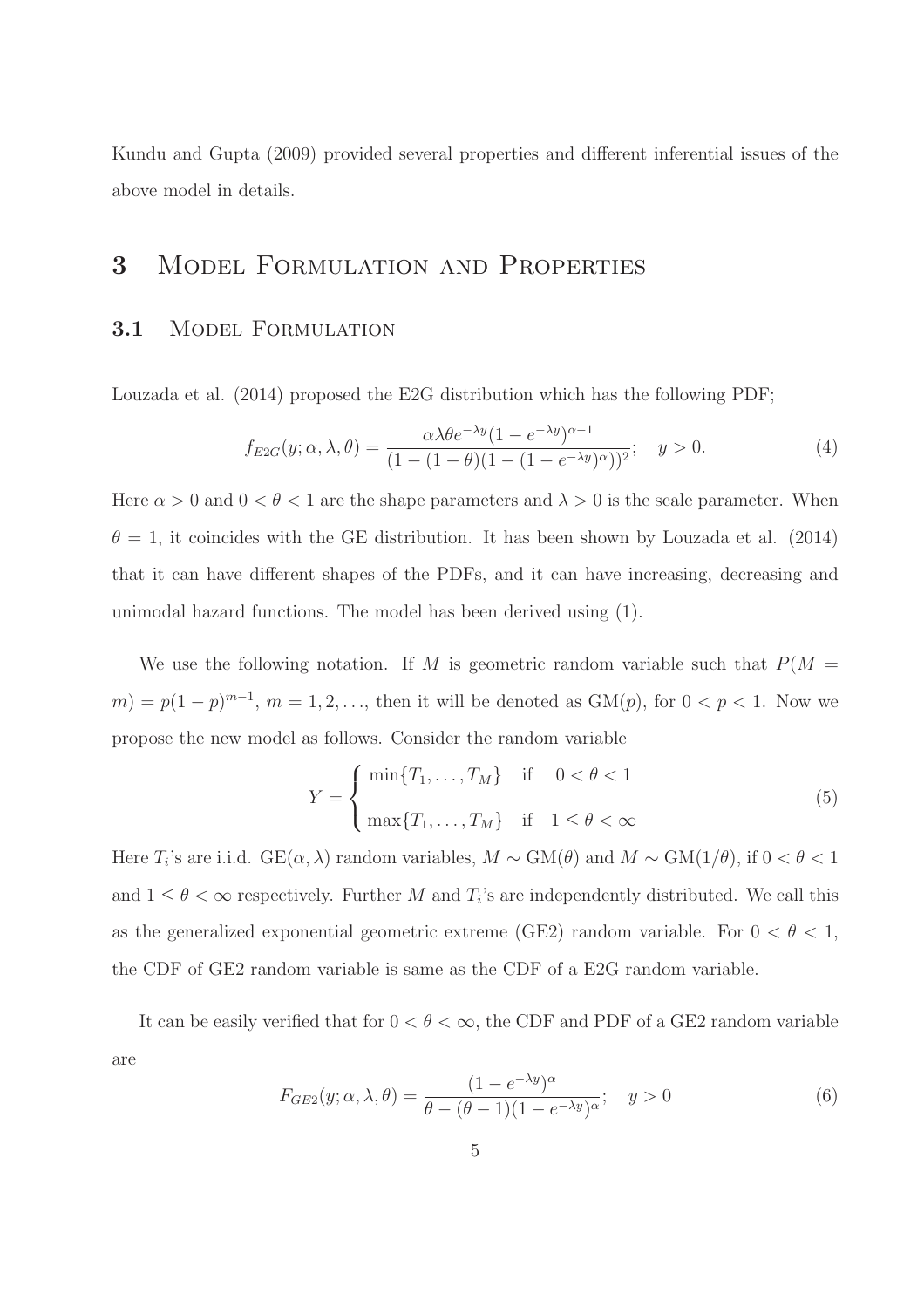and

$$
f_{GE2}(y; \alpha, \lambda, \theta) = \frac{\alpha \lambda \theta e^{-\lambda y} (1 - e^{-\lambda y})^{\alpha - 1}}{(\theta - (\theta - 1)(1 - e^{-\lambda y})^{\alpha})^2}; \quad y > 0,
$$
\n
$$
(7)
$$

respectively. From now on a GE2 random variable with parameters  $\alpha$ ,  $\lambda$  and  $\theta$  will be denoted by  $GE2(\alpha, \lambda, \theta)$ . Note that GE2 can be obtained from the Marshall and Olkin (1997) model also, by replacing the exponential or Weibull distribution with the GE distribution.

The PDF of the GE2 distribution can take different shapes. It can be increasing decreasing or unimodal. When  $\theta = 1$ , it coincides with the GE distribution. Therefore, clearly, it is a generalized version of the GE distribution. It is observed that when  $\alpha \leq 1$ , then the PDF of GE2 distribution is a decreasing function for all values of  $\theta$ . When  $\alpha > 1$ , the PDF is an unimodal function. For large values of  $\theta$ , the PDF becomes almost symmetric.

Further, the shape of the hazard function depends only on  $\alpha$  and  $\theta$ , and do not depend on  $\lambda$ . It is observed that the hazard function is either (a) increasing, (b) decreasing, (c) unimodal or (d) U-shaped depending on  $\alpha$  and  $\theta$ . The hazard functions of a GE2 distribution for different parameters values of  $\alpha$  and  $\theta$ , for  $\lambda = 1$  are presented in Figure 1. It may be noted that this is one of the very few three-parameter distributions, which can have all four different shapes of the hazard function.



Figure 1: The hazard function of a GE2 distribution for different parameter values of  $\alpha$  and θ; (a)  $\alpha = 3.0, \theta = 3.0$ , (b)  $\alpha = 0.75, \theta = 0.75$ , (c)  $\alpha = 0.75, \theta = 3.0$ , (d)  $\alpha = 3.0, \theta = 0.75$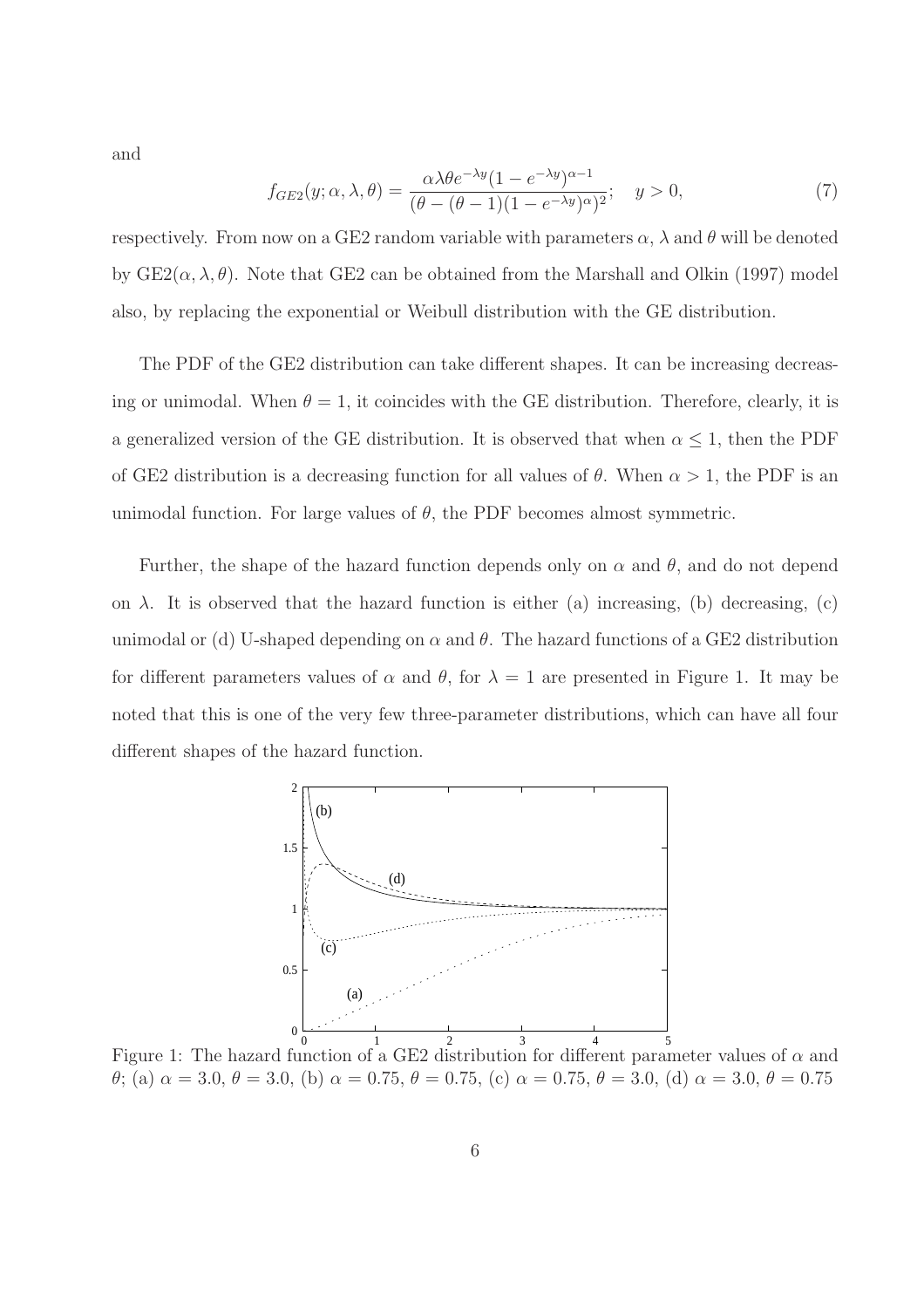### 3.2 Miscellaneous Properties

In this section we provide different miscellaneous properties of the GE2 distribution.

RESULT 1: If  $Y_1 \sim \text{GE2}(\alpha, \lambda, \theta_1)$  and  $Y_2 \sim \text{GE2}(\alpha, \lambda, \theta_2)$  and  $\theta_2 > \theta_1$ , then  $Y_2$  is stochastically larger than  $Y_1$ 

RESULT 2: If  $Y_1 \sim \text{GE2}(\alpha_1, \lambda, \theta)$  and  $Y_2 \sim \text{GE2}(\alpha_2, \lambda, \theta)$  and  $\alpha_2 > \alpha_1$ , then  $Y_2$  is stochastically larger than  $Y_1$ 

PROOF: Results 1 and 2 can be verified by comparing the two distribution functions. Ľ

The PDF of GE2 distribution can be written as

$$
f_{GE2}(y; \alpha, \lambda, \theta) = f_{GE}(y; \alpha, \lambda)w(y; \alpha, \lambda, \theta),
$$
\n(8)

where  $f_{GE}(\cdot; \alpha, \lambda)$  denotes the PDF of a  $GE(\alpha, \lambda)$  distribution as defined in (2), and  $w(\cdot; \alpha, \lambda, \theta)$ is the weight function as follows;

$$
w(y; \alpha, \lambda, \theta) = \frac{\theta}{(\theta - (\theta - 1)(1 - e^{-\lambda y})^{\alpha})^2}.
$$

Therefore, the GE2 distribution can be written as a weighted GE distribution. If  $0 < \theta < 1$ , then the weight function is a decreasing function, and it decreases from 1 to  $\theta$ , and for  $1 < \theta < \infty$ , it is an increasing function, and it increases from 1 to  $\theta$ . Since GE2 is a weighted GE distribution, many properties of the weighted distribution can be used here.

The generation from a GE2 distribution becomes quite simple using the structure of (8). If  $0 < \theta < 1$ , then

$$
f_{GE2}(y; \alpha, \lambda, \theta) \le f_{GE}(y, \alpha, \lambda), \text{ for } y \ge 0,
$$
\n(9)

and if  $1 < \theta < \infty$ , then

$$
f_{GE2}(y; \alpha, \lambda, \theta) \le \theta f_{GE}(y, \alpha, \lambda), \text{ for } y \ge 0.
$$
 (10)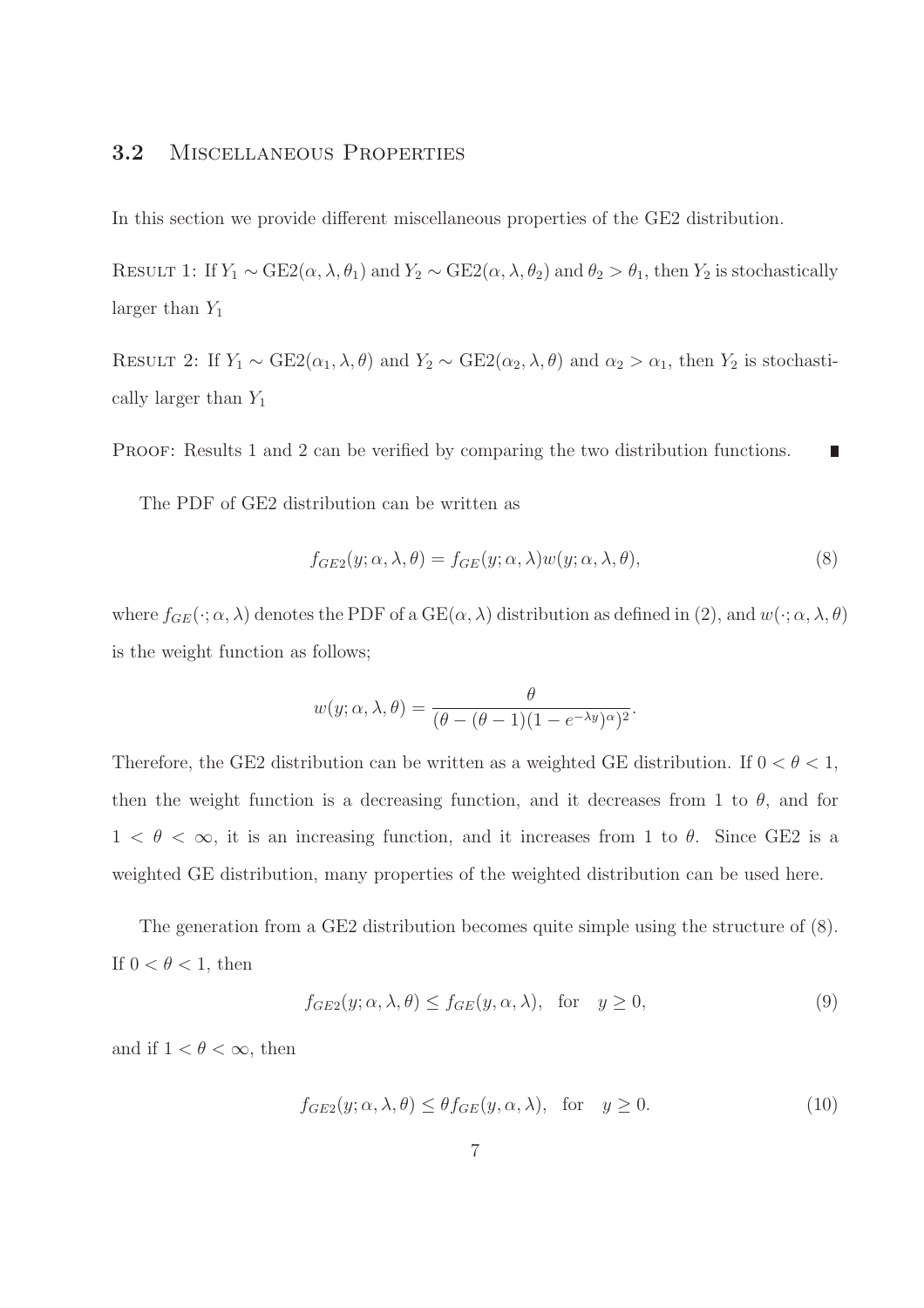Therefore, acceptance-rejection method can be easily used to generate samples from a GE2 distribution, since the generation from a GE distribution is very simple, see for example Gupta and Kundu (1999). In case of GE2 model, it is observed that if  $\theta$  is close to 1, the method works very well, but if  $\theta$  is very close to 0 or very large, the method may not be very efficient. Alternatively, the definition of a GE2 model can be used directly to generate samples from a GE2 distribution.

RESULT 3: Suppose  $Y_1, Y_2, \ldots$  is a sequence of i.i.d.  $GE2(\alpha, \lambda, \theta)$  random variables, and  $M \sim GM(p)$ , for  $0 < p < 1$ . Then (a)  $Z = min{Y_1, ..., Y_M} \sim GE2(\alpha, \lambda, p\theta)$  and (b)  $W = \max\{Y_1, \ldots, Y_M\} \sim \text{GE2}(\alpha, \lambda, \theta/p).$ 

PROOF: Consider

$$
P(Z \ge z) = \sum_{m=1}^{\infty} P(Z \ge z, M = m) = \sum_{m=1}^{\infty} P(Z \ge z | M = m) P(M = m)
$$
  
=  $p \sum_{m=1}^{\infty} (P(Y_1 \ge z))^m (1 - p)^{m-1} = \frac{P(Y_1 \ge z)}{1 - (1 - p)P(Y_1 \ge z)}$   
=  $\frac{p\theta(1 - (1 - e^{-\lambda y})^{\alpha})}{(p\theta - (p\theta - 1)(1 - e^{-\lambda y})^{\alpha})}.$ 

П

Similarly, (b) can be proved.

The following development will be useful in deriving the EM algorithm.

Suppose  $T_1, T_2, \ldots$  is a sequence of i.i.d.  $GE(\alpha, \lambda)$  random variables. For  $0 < \theta < 1$ , suppose  $M \sim GM(\theta)$ , and it is independent of  $T_i$ 's. Let us consider the joint PDF,  $f_{Y,M}$ , of  $(Y, M)$ , where

$$
Y=\min\{T_1,\ldots,T_M\},\
$$

and M is same as defined above. Now

$$
P(Y \ge y, M = m) = (1 - (1 - e^{-\lambda y})^{\alpha})^m \theta (1 - \theta)^{m-1}; \quad m = 1, 2, \dots, y \ge 0.
$$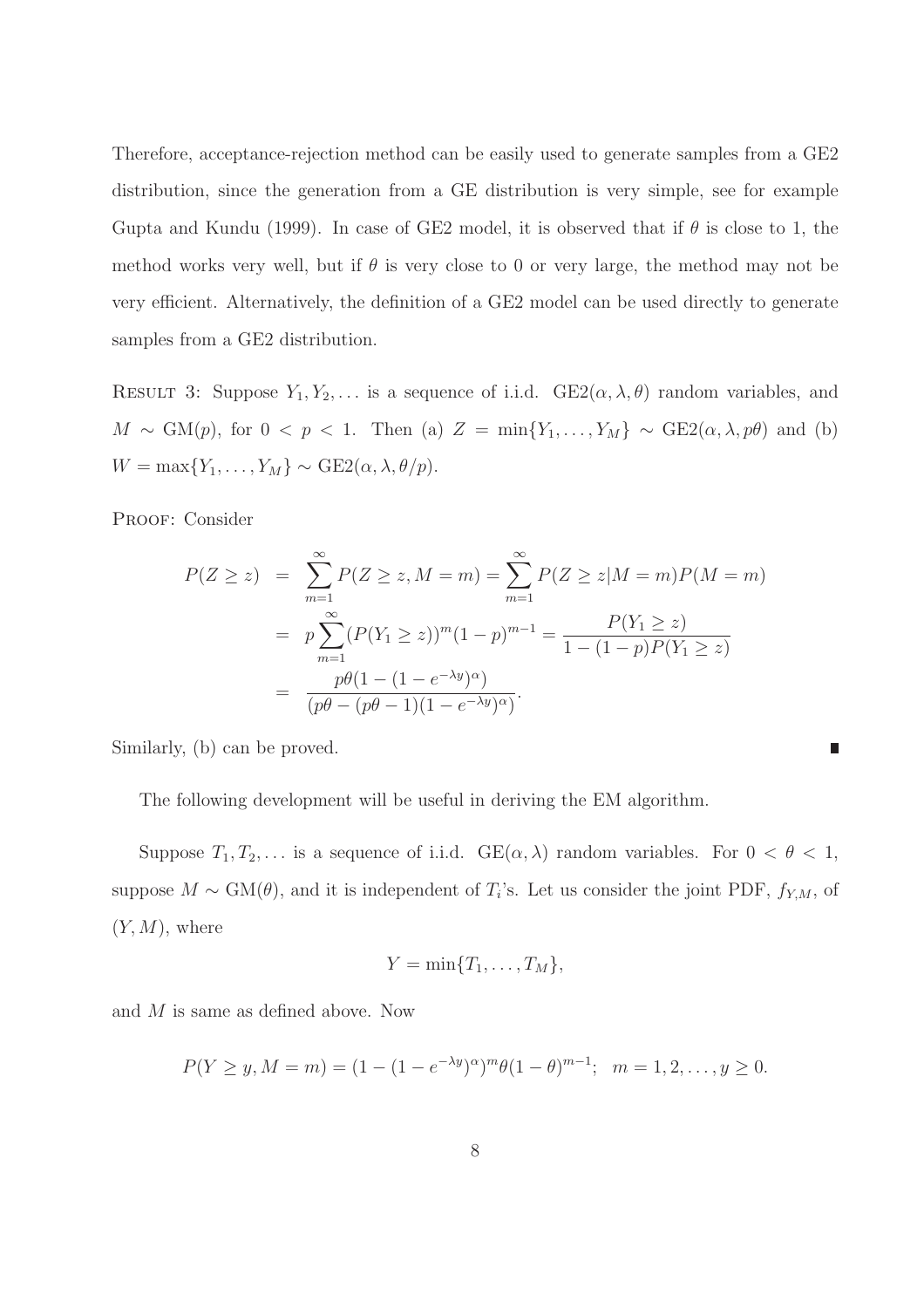Therefore,

$$
f_{Y,M}(y,m) = \frac{d}{dy} P(Y \ge y, M = m)
$$
  
=  $m(1 - (1 - e^{-\lambda y})^{\alpha})^{m-1} \alpha \lambda e^{-\lambda y} (1 - e^{-\lambda y})^{\alpha-1} \theta (1 - \theta)^{m-1}, \quad m = 1, 2, ...$ 

Hence the conditional probability mass function of M conditioning on  $Y = y$  is

$$
f_{M|Y=y}(m) = m(1 - (1 - e^{-\lambda y})^{\alpha})^{m-1}(1 - \theta)^{m-1}(\theta + (1 - \theta)(1 - e^{-\lambda y})^{\alpha})^2,
$$

and

$$
E(M|Y = y) = (\theta + (1 - \theta)(1 - e^{-\lambda y})^{\alpha})^2 \times \sum_{m=1}^{\infty} m^2 [(1 - (1 - e^{-\lambda y})^{\alpha})(1 - \theta)]^{m-1}
$$
  
= 1 + (1 - (1 - e^{-\lambda y})^{\alpha})(1 - \theta). (11)

Similarly, for  $1 < \theta < \infty$ , consider

$$
Y=\max\{T_1,\ldots,T_M\},\
$$

where  $M \sim GM(1/\theta)$ ,  $T_i$ 's are same as defined before and they are independent of M. Therefore,

$$
P(Y \le y, M = m) = \frac{1}{\theta} \left( 1 - \frac{1}{\theta} \right)^{m-1} (1 - e^{-\lambda y})^{m\alpha}; \quad m = 1, 2, \dots, y \ge 0.
$$

The joint PDF of  $Y$  and  $M$  is

$$
f_{Y,M}(y,m) = \frac{1}{\theta} \left( 1 - \frac{1}{\theta} \right)^{m-1} m \alpha \lambda e^{-\lambda y} (1 - e^{-\lambda y})^{m \alpha - 1},
$$

and the conditional mass function of  $M$  given  $Y = y$  is

$$
f_{M|Y=y}(m) = \frac{m}{\theta^2} \left(1 - \frac{1}{\theta}\right)^{m-1} (1 - e^{-\lambda y})^{\alpha(m-1)} \times (\theta - (\theta - 1)(1 - e^{-\lambda y})^{\alpha})^2; \quad m = 1, 2, \dots, y \ge 0.
$$

Then

$$
E(M|Y = y) = \frac{1}{\theta^2} (\theta - (\theta - 1)(1 - e^{-\lambda y})^{\alpha})^2 \times \sum_{m=1}^{\infty} m^2 \left(1 - \frac{1}{\theta}\right)^{m-1} (1 - e^{-\lambda y})^{\alpha(m-1)}
$$
  
=  $\frac{\theta + (\theta - 1)(1 - e^{-\lambda y})^{\alpha}}{\theta - (\theta - 1)(1 - e^{-\lambda y})^{\alpha}}$  (12)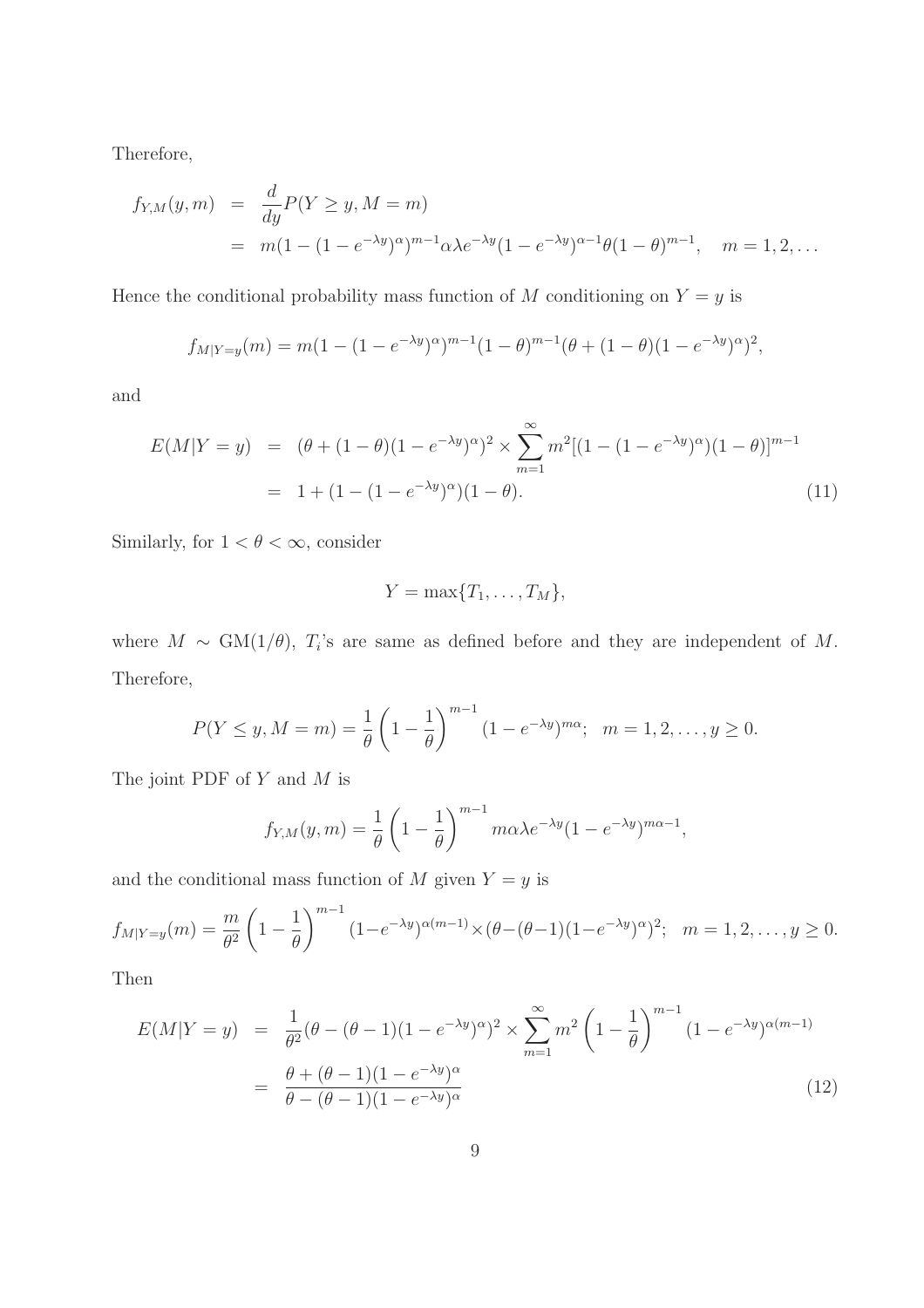### 4 Maximum Likelihood Estimation: EM Algorithm

In this section we consider the maximum likelihood estimation procedures of the unknown parameters of a GE2 distribution. We mainly develop the EM algorithm, which can be used quite successfully to compute the MLEs of the unknown parameters. Based on a random sample of size n, say  $\{y_1, \ldots, y_n\} = \mathcal{D}$  from  $GE2(\alpha, \lambda, \theta)$ , the log-likelihood function can be written as follows:

$$
\ell(\alpha, \lambda, \theta | \mathcal{D}) = n \ln \alpha + n \ln \lambda + n \ln \theta - \lambda \sum_{i=1}^{n} y_i + (\alpha - 1) \sum_{i=1}^{n} \ln(1 - e^{-\lambda y_i}) - 2 \sum_{i=1}^{n} \ln(\theta - (\theta - 1)(1 - e^{-\lambda y_i})^{\alpha}).
$$
\n(13)

Hence, the MLEs can be obtained by maximizing (13) with respect to  $\alpha$ ,  $\lambda$  and  $\theta$ . It is clear that the MLEs cannot be obtained in explicit forms, they can be obtained by solving a three-dimensional optimization problem, or equivalently, by solving simultaneously three non-linear equations namely

$$
\frac{\partial \ell}{\partial \alpha} = \frac{n}{\alpha} + \sum_{i=1}^{n} \ln(1 - e^{-\lambda y_i}) + \sum_{i=1}^{n} \frac{2(\theta - 1)(1 - e^{-\lambda y_i})^{\alpha} \ln(1 - e^{-\lambda y_i})}{\theta - (\theta - 1)(1 - e^{-\lambda y_i})^{\alpha}} = 0
$$
\n(14)

$$
\frac{\partial \ell}{\partial \lambda} = \frac{n}{\lambda} - \sum_{i=1}^{n} y_i + (\alpha - 1) \sum_{i=1}^{n} \frac{y_i e^{-\lambda y_i}}{1 - e^{-\lambda y_i}} + \sum_{i=1}^{n} \frac{2y_i e^{-\lambda y_i} \alpha (\theta - 1)(1 - e^{-\lambda y_i})^{\alpha - 1}}{\theta - (\theta - 1)(1 - e^{-\lambda y_i})^{\alpha}} = 0
$$
(15)

$$
\frac{\partial \ell}{\partial \theta} = \frac{n}{\theta} - \sum_{i=1}^{n} \frac{2(1 - (1 - e^{-\lambda y_i})^{\alpha}}{\theta - (\theta - 1)(1 - e^{-\lambda y_i})^{\alpha}} = 0.
$$
\n(16)

The standard Newton-Raphson or Gauss-Newton algorithm may be used to solve the three non-linear equations. But it is well known that finishing the initial guesses and the convergence of the algorithm are the standard problems in such a situation. To avoid that we treat this problem as a missing value problem, and use the EM algorithm. It is observed that the EM algorithm can be used quite effectively in this case.

Now we will explain how it can be used as a missing value problem. Suppose with each Y value we observe the associated M value also. Therefore, the complete data is of the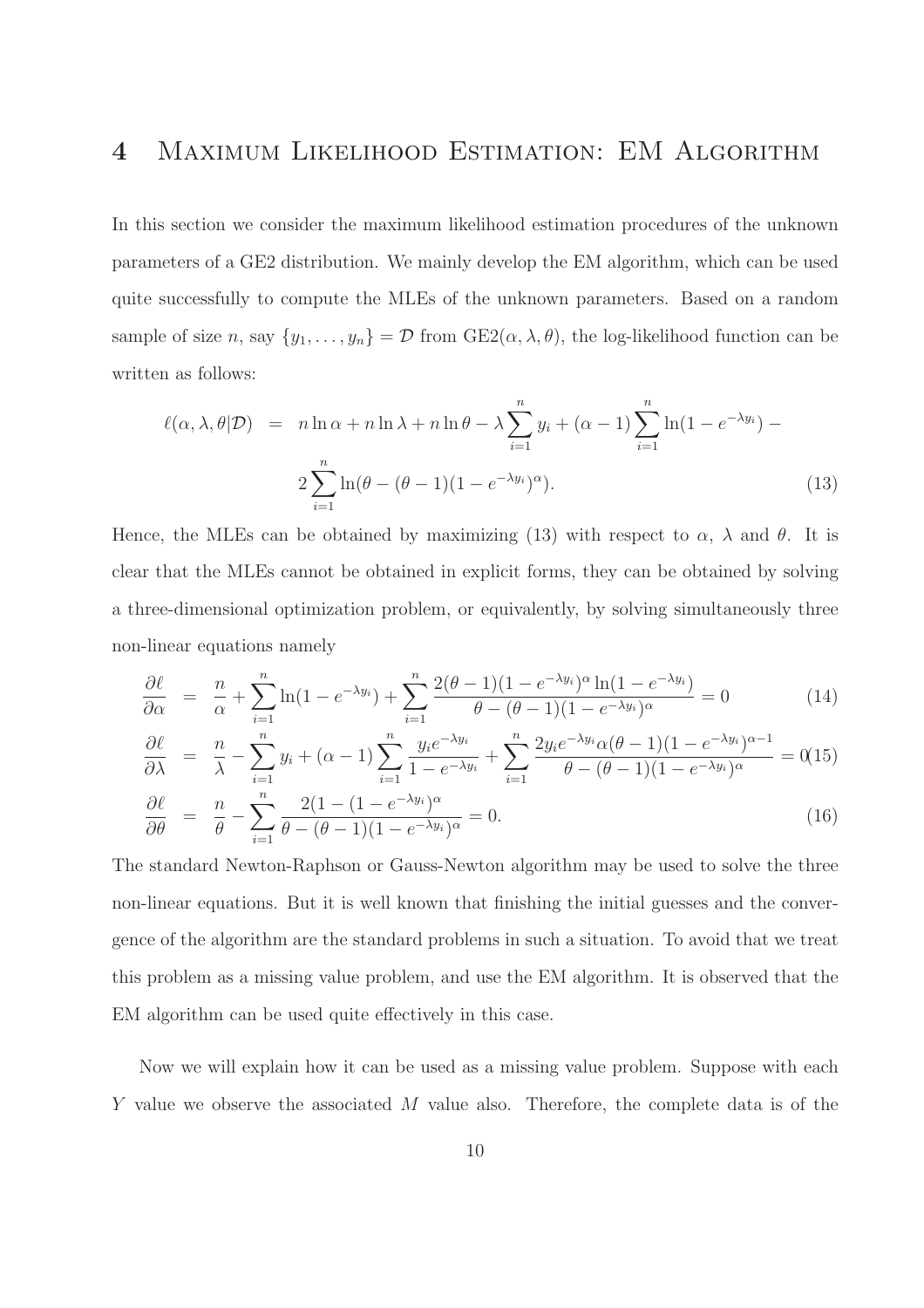following form:

$$
\mathcal{CD} = \{ (y_1, m_1), \dots, (y_n, m_n) \}. \tag{17}
$$

Now based on the complete observation, the log-likelihood function for  $0 < \theta < 1$  becomes;

$$
\ell_{complete}(\alpha,\lambda,\theta|\mathcal{CD}) = \sum_{i=1}^{n} \ln m_i + \sum_{i=1}^{n} (m_i - 1) \ln(1 - (1 - e^{-\lambda y_i})^{\alpha}) + n \ln \alpha + n \ln \lambda + n \ln \beta + \ln(1 - \theta) \sum_{i=1}^{n} (m_i - 1) - \lambda \sum_{i=1}^{n} y_i + (\alpha - 1) \sum_{i=1}^{n} \ln(1 - e^{-\lambda y_i})
$$
\n(18)

and for  $1 < \theta < \infty$ 

$$
\ell_{complete}(\alpha, \lambda, \theta | CD) = -n \ln \theta + \ln \left( 1 - \frac{1}{\theta} \right) \sum_{i=1}^{n} (m_i - 1) + \sum_{i=1}^{n} \ln m_i + n \ln \alpha - \lambda \sum_{i=1}^{n} y_i + \sum_{i=1}^{n} (m_i \alpha - 1) \ln (1 - e^{-\lambda y_i}) \tag{19}
$$

For  $0 < \theta < 1$ , the MLEs of the unknown parameters can be obtained by maximizing (18). In this case, the MLEs of  $\theta$  becomes,

$$
\widehat{\theta}_{MLE} = \frac{n}{K}, \quad \text{where} \quad K = \sum_{i=1}^{n} m_i. \tag{20}
$$

Since  $K \ge n$ , clearly,  $0 < \hat{\theta}_{MLE} \le 1$ . For a given  $\lambda$ , the MLE of  $\alpha$ , say  $\hat{\alpha}_{MLE}(\lambda)$  can be obtained by solving the following non-linear equation

$$
n + \sum_{i=1}^{n} \ln Z_i^{\alpha}(\lambda) - \sum_{i=1}^{n} (m_i - 1) \frac{Z_i^{\alpha}(\lambda) \ln Z_i^{\alpha}(\lambda)}{1 - Z_i^{\alpha}(\lambda)} = 0,
$$
 (21)

where  $Z_i(\lambda) = (1 - e^{-\lambda y_i})$ . Then the MLE of  $\lambda$  can be obtained by maximizing the profile log-likelihood function

$$
\ell_{profile}(\lambda|\mathcal{CD}) = \sum_{i=1}^{n} (m_i - 1) \ln(1 - (1 - e^{-\lambda y_i})^{\hat{\alpha}_{MLE}(\lambda)} + n \ln \hat{\alpha}_{MLE}(\lambda) - \lambda \sum_{i=1}^{n} y_i + (\hat{\alpha}_{MLE}(\lambda) - 1) \sum_{i=1}^{n} \ln(1 - e^{-\lambda y_i})
$$
\n(22)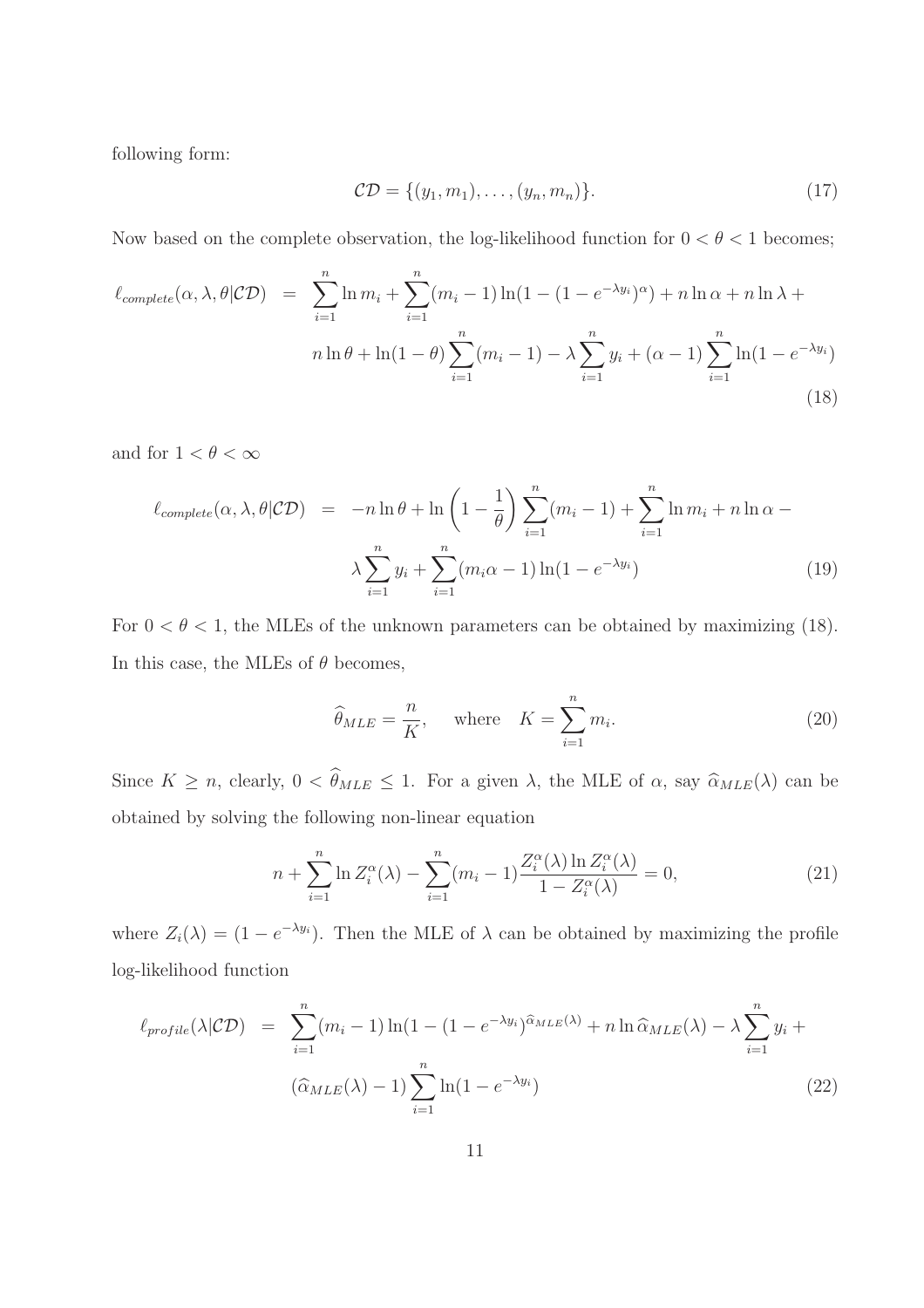with respect to  $\lambda$ . Suppose  $\widehat{\lambda}_{MLE}$  maximizes (22), then the MLE of  $\alpha$  becomes  $\widehat{\alpha}_{MLE}$  =  $\widehat{\alpha}_{MLE}(\widehat{\lambda}_{MLE}).$ 

For  $1 \leq \theta < \infty$ , the MLEs of the unknown parameters can be obtained by maximizing (19) with respect to the unknown parameters. In this case, the MLEs of  $\theta$  becomes,

$$
\widehat{\theta}_{MLE} = \frac{K}{n},\tag{23}
$$

where K is same as defined before. In this case for a given  $\lambda$ , the MLE of  $\alpha$  can be obtained as

$$
\widehat{\alpha}(\lambda) = -\frac{n}{\sum_{i=1}^{n} m_i \ln(1 - e^{-\lambda y_i})},\tag{24}
$$

and the MLE of  $\lambda$ , say  $\widehat{\lambda}_{MLE}$  can be obtained by maximizing the profile log-likelihood function of  $\lambda$ , namely

$$
\ell_{profile}(\lambda|\mathcal{CD}) = \sum_{i=1}^{n} (m_i \widehat{\alpha}_{MLE}(\lambda) - 1) \ln(1 - e^{-\lambda y_i}) + n \ln \widehat{\alpha}_{MLE}(\lambda) - \lambda \sum_{i=1}^{n} y_i.
$$
 (25)

Now we are ready to provide the EM algorithm. At the 'E-Step' of the EM algorithm the 'completed' log-likelihood function can be obtained by replacing  $m_i$  and  $\ln m_i$  with  $E(M|Y = y_i)$  and  $E(\ln M|Y = y_i)$ , respectively in (18) or (19). At the 'M-step', the maximization of the 'completed' log-likelihood function can be performed similarly, as it has been mentioned above.

### 5 BIVARIATE GE2 MODEL

In this section we introduce the bivariate version of the GE2 model, and we will call it as the bivariate generalized exponential geometric extreme (BGE2) model. Suppose  $\{(X_{1n}, X_{2n}); n = 1, 2, \ldots\}$  is a sequence of independent identically distributed (i.i.d.) bivariate random variables with common distribution function  $F(\cdot, \cdot)$ ,  $N \sim \text{GM}(p)$  random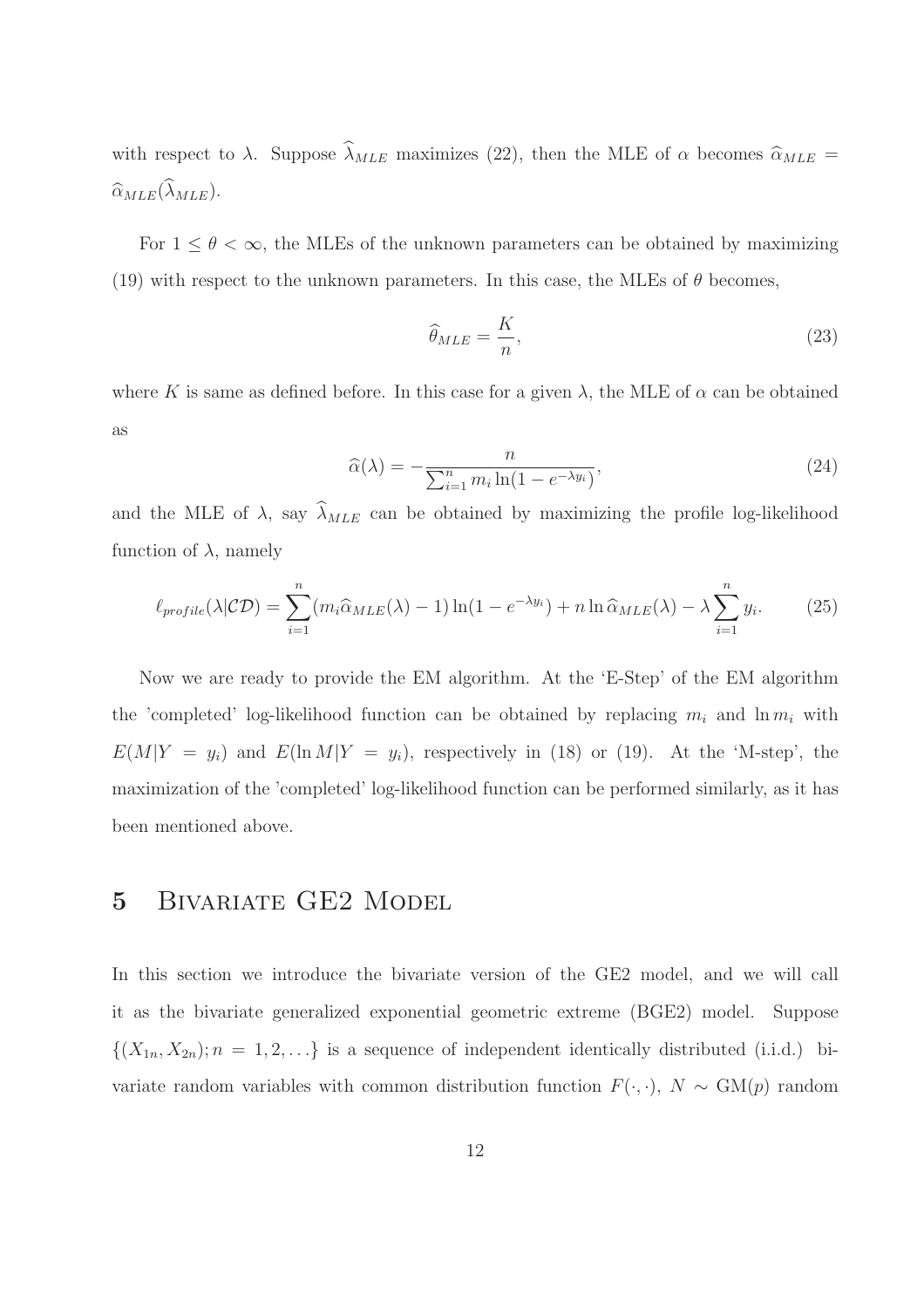variable and it is independent of  $\{(X_{1n}, X_{2n}); n = 1, 2, \ldots\}$ . Consider the following bivariate random variable  $(Y_1, Y_2)$ , where

$$
Y_1 = \max\{X_{11}, \ldots, X_{1N}\}\
$$
 and  $Y_2 = \max\{X_{21}, \ldots, X_{2N}\}.$  (26)

The joint CDF of  $(Y_1, Y_2)$  for  $0 < y_1, y_2 < \infty$ , becomes

$$
P(Y_1 \le y_1, Y_2 \le y_2) = p \sum_{n=1}^{\infty} F^n(y_1, y_2)(1-p)^{n-1} = \frac{pF(y_1, y_2)}{1 - (1-p)F(y_1, y_2)}.
$$

First we will define BGE2 for  $\theta \ge 1$ . We consider  $\theta = 1/p$ , and  $F(y_1, y_2) = F_{BGE}(y_1, y_2)$ , as defined in (3). We call this new distribution as the BGE2 distribution, and it will be denoted by  $BGE2(\alpha_1, \alpha_2, \alpha_3, \lambda, \theta)$ . Therefore, if  $(Y_1, Y_2) \sim BGE2(\alpha_1, \alpha_2, \alpha_3, \lambda, \theta)$ , then the joint CDF can be written as

$$
P(Y_1 \le y_1, Y_2 \le y_2) = G_{Y_1, Y_2}(y_1, y_2) = \begin{cases} \frac{F_{GE}(y_1; \alpha_1 + \alpha_3, \lambda)F_{GE}(y_2; \alpha_2, \lambda)}{\theta - (\theta - 1)F_{GE}(y_1; \alpha_1 + \alpha_3, \lambda)F_{GE}(y_2; \alpha_2, \lambda)} \text{if} & y_1 \le y_2\\ \frac{F_{GE}(y_1; \alpha_1, \lambda)F_{GE}(y_2; \alpha_2 + \alpha_3, \lambda)}{\theta - (\theta - 1)[F_{GE}(y_1; \alpha_1, \lambda)F_{GE}(y_2; \alpha_2 + \alpha_3, \lambda)} \text{if} & y_1 > y_2. \end{cases}
$$
(27)

Note that (27) can also be written for  $z = \min\{y_1, y_2\}$ , and  $0 < y_1, y_2 < \infty$ , as

$$
G_{Y_1,Y_2}(y_1,y_2)=\frac{F_{GE}(y_1;\alpha_1,\lambda)F_{GE}(y_2;\alpha_2,\lambda)F_{GE}(z;\alpha_3,\lambda)}{\theta-(\theta-1)F_{GE}(y_1;\alpha_1,\lambda)F_{GE}(y_2;\alpha_2)F_{GE}(z;\alpha_3,\lambda)}.
$$

From (27), it is observed that the marginals  $Y_1$  and  $Y_2$  have the following CDF

$$
P(Y_1 \le y_1) = G_{Y_1}(y_1) = \frac{F_{GE}(y_1; \alpha_1 + \alpha_3, \lambda)}{\theta - (\theta - 1)F_{GE}(y_1; \alpha_1 + \alpha_3, \lambda)}
$$
(28)

$$
P(Y_2 \le y_2) = G_{Y_2}(y_2) = \frac{F_{GE}(y_2; \alpha_2 + \alpha_3, \lambda)}{\theta - (\theta - 1)F_{GE}(y_2; \alpha_2 + \alpha_3, \lambda)},
$$
\n(29)

respectively. Therefore,  $Y_1 \sim \text{GE2}(\alpha_1 + \alpha_3, \lambda, \theta)$  and  $Y_2 \sim \text{GE2}(\alpha_2 + \alpha_3, \lambda, \theta)$ . The following results will provide the joint PDF of the BGE2 model.

THEOREM 1: Let  $(Y_1, Y_2) \sim \text{BGE2}(\alpha_1, \alpha_2, \alpha_3, \lambda, \theta)$ , then the joint PDF of  $(Y_1, Y_2)$  is

$$
g(y_1, y_2) = \begin{cases} g_1(y_1, y_2) & \text{if } y_1 < y_2 \\ g_2(y_1, y_2) & \text{if } y_1 > y_2 \\ g_0(y) & \text{if } y_1 = y_2 = y, \end{cases}
$$
 (30)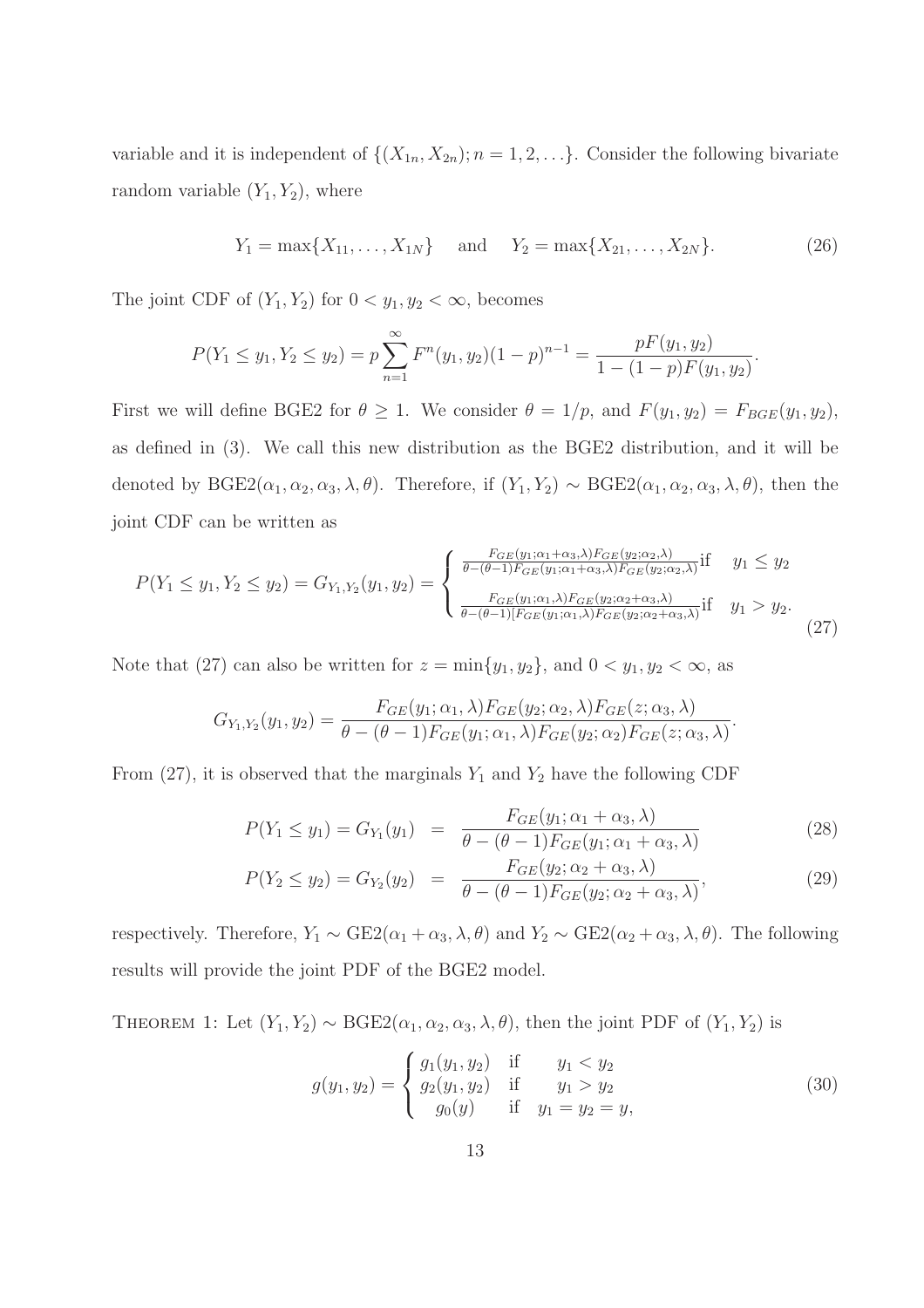where

$$
g_1(y_1, y_2) = \frac{\theta f_{GE}(y_1; \alpha_1 + \alpha_3, \lambda) f_{GE}(y_2; \alpha_2, \lambda)(\theta + (\theta - 1)F_{GE}(y_1; \alpha_1 + \alpha_3, \lambda)F_{GE}(y_2; \alpha_2, \lambda))}{(\theta - (\theta - 1)F_{GE}(y_1; \alpha_1 + \alpha_3, \lambda)F_{GE}(y_2; \alpha_2, \lambda))^3}
$$

$$
g_2(y_1, y_2) = \frac{\theta f_{GE}(y_1; \alpha_1, \lambda) f_{GE}(y_2; \alpha_2 + \alpha_3, \lambda)(\theta + (\theta - 1)F_{GE}(y_1; \alpha_1, \lambda)F_{GE}(y_2; \alpha_2 + \alpha_3, \lambda))}{(\theta - (\theta - 1)F_{GE}(y_1; \alpha_1, \lambda)F_{GE}(y_2; \alpha_2 + \alpha_3, \lambda))^3}
$$
  

$$
g_0(y) = \frac{\alpha_3}{\alpha_1 + \alpha_2 + \alpha_3} \times \frac{\theta f_{GE}(y; \alpha_1 + \alpha_2 + \alpha_3)}{(\theta - (\theta - 1)(F_{GE}(y; \alpha_1 + \alpha_2 + \alpha_3, \lambda))^2}.
$$

PROOF: The expressions for  $g_1(y_1, y_2)$  and  $g_2(y_1, y_2)$  can be obtained simply by taking  $\partial^2 G_{Y_1,Y_2}(y_1, y_2)$  $\partial y_1 \partial y_2$ for  $y_1 < y_2$  and  $y_1 > y_2$ , respectively. But  $g_0(y)$  cannot be obtained in the same way. First observe that  $g_0(y)$ ,  $g_1(y_1, y_2)$  and  $g_2(y_1, y_2)$  must satisfy

$$
\int_0^\infty \int_0^{y_2} g_1(y_1, y_2) dy_1 dy_2 + \int_0^\infty \int_0^{y_1} g_2(y_1, y_2) dy_2 dy_1 + \int_0^\infty g_0(y) dy = 1.
$$

After some lengthy calculations (can be obtained from the author on request), it can be shown that

$$
\int_0^\infty \int_0^{y_2} g_1(y_1, y_2) dy_1 dy_2 = \frac{\alpha_2}{\alpha_1 + \alpha_2 + \alpha_3} \text{ and } \int_0^\infty \int_0^{y_1} g_2(y_1, y_2) dy_2 dy_1 = \frac{\alpha_1}{\alpha_1 + \alpha_2 + \alpha_3}.
$$

Therefore,  $g_0(y)$  must satisfy

$$
\int_0^\infty g_0(y) dy = \frac{\alpha_3}{\alpha_1 + \alpha_2 + \alpha_3}.\tag{31}
$$

Note that  $g_0(y)$  can be obtained from  $G_{Y_1,Y_2}(y, y)$  as follows:

$$
g_0(y) = k \frac{d}{dy} G_{Y_1, Y_2}(y, y),
$$

where k is the constant, so that  $g_0(y)$  satisfies (31). Now by observing the facts:

$$
\frac{d}{dy}G_{Y_1,Y_2}(y,y) = \frac{\theta f_{GE}(y;\alpha_1 + \alpha_2 + \alpha_3)}{(\theta - (\theta - 1)(F_{GE}(y;\alpha_1 + \alpha_2 + \alpha_3, \lambda)))^2} = \frac{\alpha_1 + \alpha_2 + \alpha_3}{\alpha_3} \times g_0(y),
$$

and

$$
\int_0^\infty \frac{\theta f_{GE}(y; \alpha_1 + \alpha_2 + \alpha_3, \lambda)}{(\theta - (\theta - 1)(F_{GE}(y; \alpha_1 + \alpha_2 + \alpha_3, \lambda)))^2} dy = 1,
$$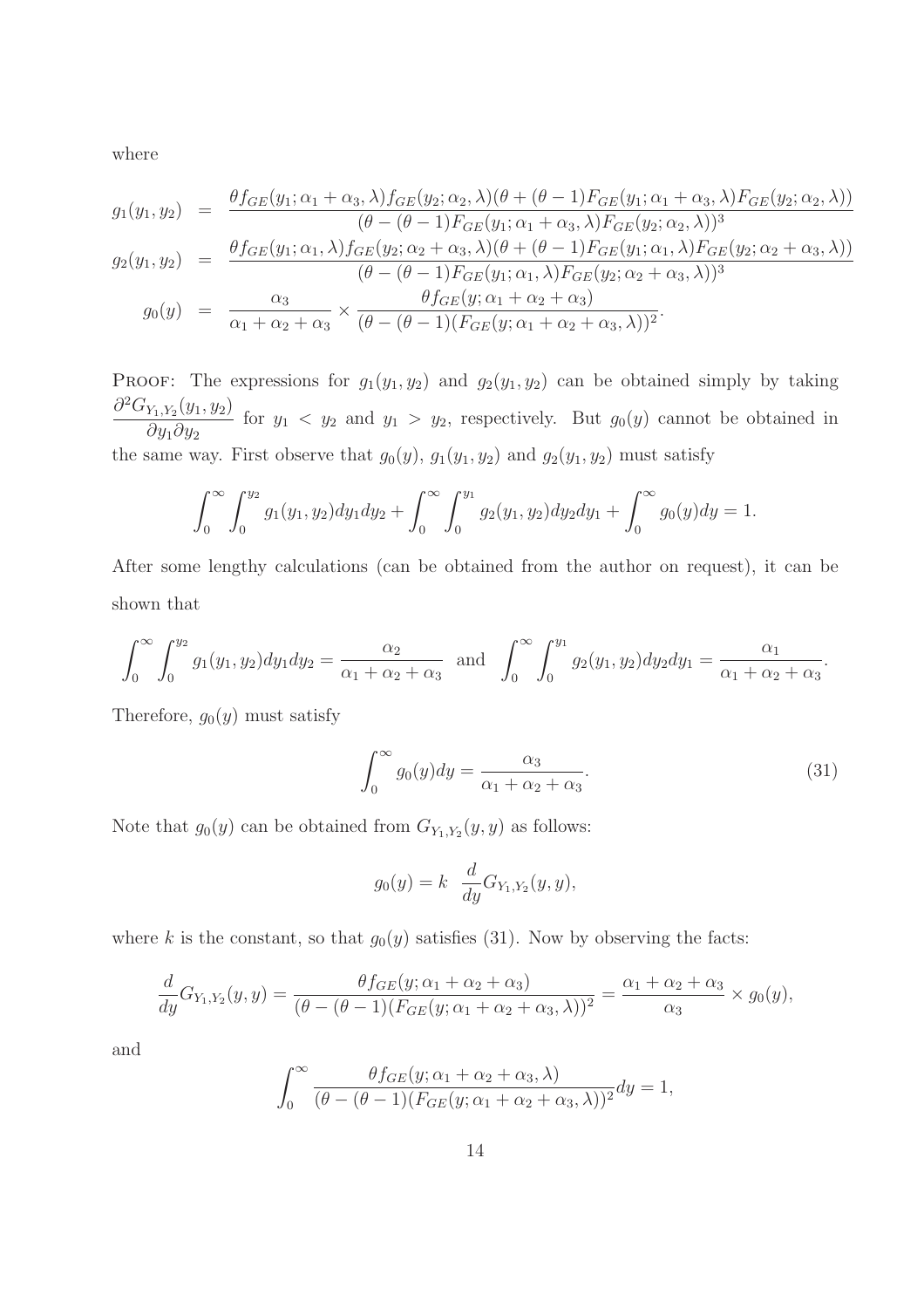the result follows.

It should be noted that the function  $g(y_1, y_2)$  may be considered to be a density function of the BGE2 distribution, if it is understood that the first two terms are density functions with respect to two dimensional Lebesgue measure, where as the third term is a density function with respect to a one dimensional Lebesgue measure, similarly as the Marshall-Olkin bivariate exponential model. From  $(27)$  it is clear that when  $p = 1$ , BGE2 becomes a BGE model. Therefore, BGE is a member of BGE2 model. Moreover, it is immediate that BGE2 model will also have the range of correlation from 0 to 1.

П

The absolute continuous part of the joint PDF of BGE2 can take different shapes. The absolute continuous part of the joint PDF of BGE2 for different parameter values are presented in Figure 2.



Figure 2: Contour plots of the absolute continuous part of the joint PDF of the BGE2 distribution for different parameter values:  $(\alpha_1, \alpha_2, \alpha_3, \lambda, \theta)$ : (a)  $(2.0, 2.0, 2.0, 1, 2)$ , (b) (4.0, 4.0, 1.0, 1, 4.0), (c) (8.0, 8.0, 1.0, 1, 8.0), (d) (1.5, 1.5, 1.0, 1, 2).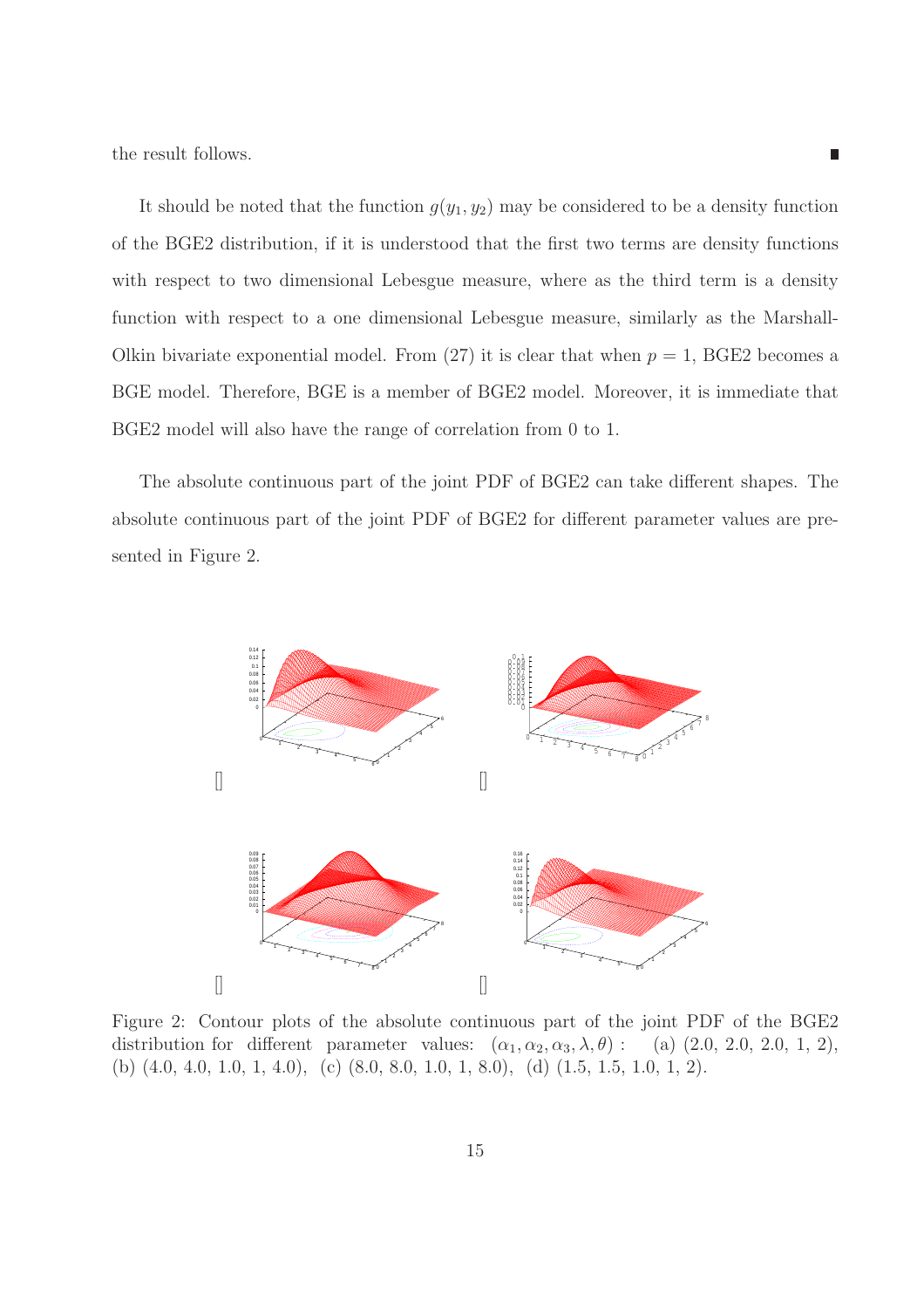The generation of random sample from a  $BGE2(\alpha_1, \alpha_2, \alpha_3, \lambda, \theta)$  is quite simple. The following algorithm can be used for that purpose.

#### ALGORITHM:

Step 1: Generate n from  $GM(1/\theta)$ .

Step 2: Generate  $\{u_{11}, \ldots, u_{1n}\}$  from  $\text{GE}(\alpha_1), \{u_{21}, \ldots, u_{2n}\}$  from  $\text{GE}(\alpha_2)$  and  $\{u_{31}, \ldots, u_{3n}\}$ from  $GE(\alpha_3)$ .

Step 3: Obtain 
$$
v_{1k} = \max\{u_{1k}, u_{3k}\}\
$$
 and  $v_{2k} = \max\{u_{2k}, u_{3k}\}\$  for  $k = 1, ..., n$ .

Step 4: Compute the desired  $y_1 = \max\{v_{11}, \ldots, v_{1n}\}\$  and  $y_2 = \max\{v_{21}, \ldots, v_{2n}\}\$ 

The following result will provide explicitly the absolute continuous part and the singular part of the BGE2 model.

THEOREM 2: Let  $(Y_1, Y_2) \sim \text{BGE2}(\alpha_1, \alpha_2, \alpha_3, \lambda, \theta)$ , then

$$
G_{Y_1,Y_2}(y_1, y_2) = \frac{\alpha_1 + \alpha_2}{\alpha_1 + \alpha_2 + \alpha_3} G_a(y_1, y_2) + \frac{\alpha_3}{\alpha_1 + \alpha_2 + \alpha_3} G_s(y_1, y_2),
$$

where for  $z = \min\{y_1, y_2\},\$ 

$$
G_s(y_1, y_2) = \frac{F_{GE}(z; \alpha_1 + \alpha_2 + \alpha_3, \lambda)}{\theta - (\theta - 1)F_{GE}(z; \alpha_1 + \alpha_2 + \alpha_3, \lambda)}
$$

and

$$
G_a(y_1, y_2) = \frac{\alpha_1 + \alpha_2 + \alpha_3}{\alpha_1 + \alpha_2} G_{Y_1, Y_2}(y_1, y_2) - \frac{\alpha_3}{\alpha_1 + \alpha_2} G_s(y_1, y_2).
$$

Here  $G_s(y_1, y_2)$  and  $G_s(y_1, y_2)$  are the singular and absolute continuous parts of  $G_{Y_1, Y_2}(y_1, y_2)$ respectively.

PROOF: Using Theorem 1, the proof can be obtained easily, hence it is avoided. П

THEOREM 3: Let  $(Y_1, Y_2) \sim \text{BGE2}(\alpha_1, \alpha_2, \alpha_3, \lambda, \theta)$  and  $(Z_1, Z_2) \sim \text{BGE2}(\alpha_1, \alpha_2, \alpha'_3, \lambda, \theta)$ , then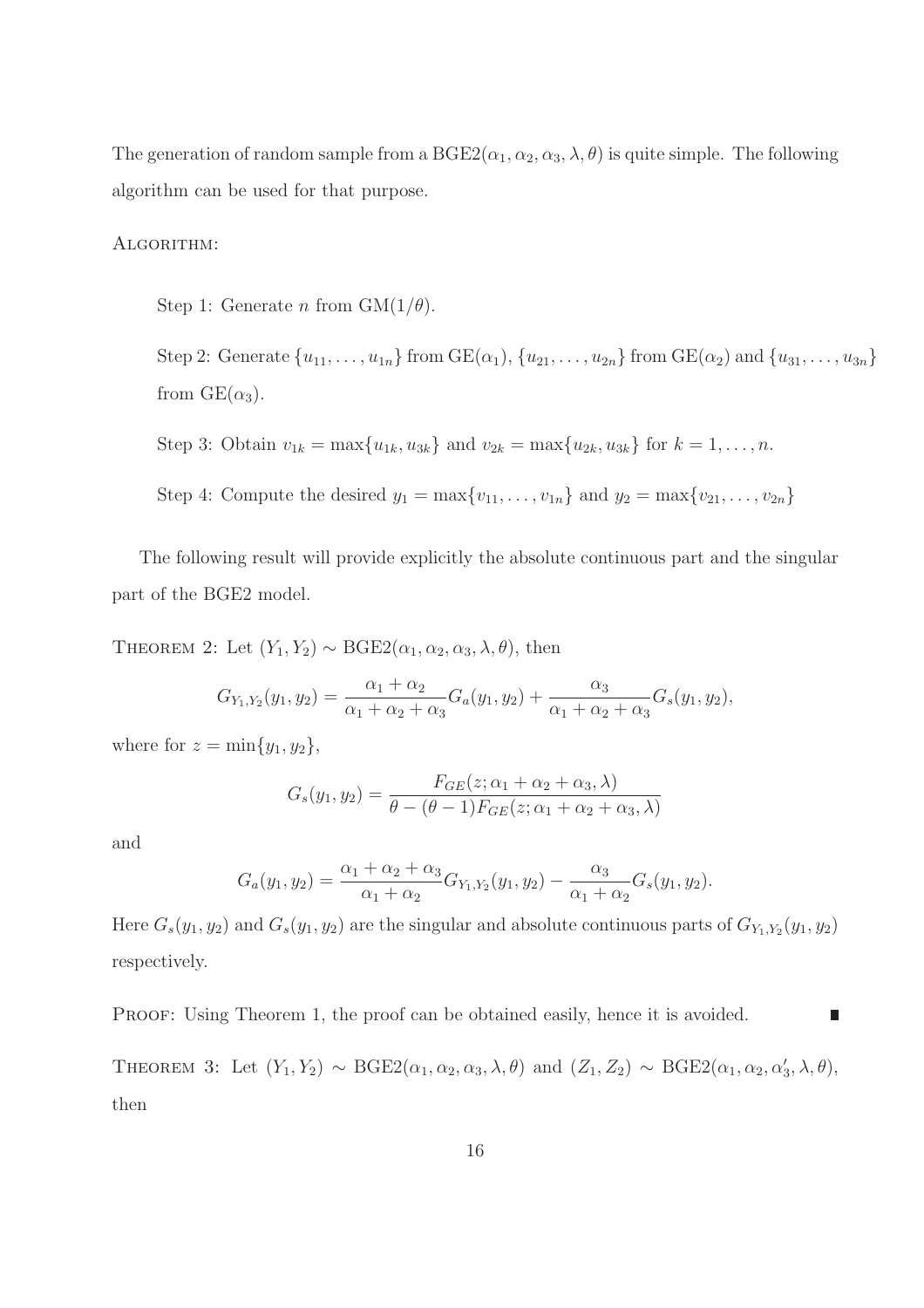(a) 
$$
Y_1 \sim \text{GE2}(\alpha_1 + \alpha_3, \lambda, \theta)
$$
 and  $Y_2 \sim \text{GE2}(\alpha_2 + \alpha_3, \lambda, \theta)$ .

(b) 
$$
P(Y_1 < Y_2) = \frac{\alpha_2}{\alpha_1 + \alpha_2 + \alpha_3}
$$
.

(c) If 
$$
Z = \max\{Y_1, Y_2\}
$$
, then  $Z \sim \text{GE2}(\alpha_1 + \alpha_2 + \alpha_3, \lambda)$ .

(d) If  $\alpha_3 \leq \alpha'_3$ , then  $(Y_1, Y_2) \lt_{st} (Z_1, Z_2)$ , i.e. for any upper set  $U \in \mathbb{R}^2$ ,  $P((Y_1, Y_2) \in U) \leq$  $P((Z_1, Z_2) \in U).$ 

PROOF: Proof of (a) has already been provided. To prove (b), observe that

$$
P(Y_1 < Y_2) = \sum_{n=1}^{\infty} P(Y_1 < Y_2, N = n) = \frac{1}{\theta} \sum_{n=1}^{\infty} \left( 1 - \frac{1}{\theta} \right)^{n-1} \int_0^{\infty} \int_0^{y_2} f_{1n}(y_1, y_2) dy_1 dy_2
$$
\n
$$
= \frac{1}{\theta} \sum_{n=1}^{\infty} \left( 1 - \frac{1}{\theta} \right)^{n-1} \int_0^{\infty} n \alpha_2 e^{-y_2} (1 - e^{-y_2})^{n(\alpha_1 + \alpha_2 + \alpha_3)}
$$
\n
$$
= \frac{\alpha_2}{\alpha_1 + \alpha_2 + \alpha_3} \times \frac{1}{\theta} \sum_{n=1}^{\infty} \left( 1 - \frac{1}{\theta} \right)^{n-1} = \frac{\alpha_2}{\alpha_1 + \alpha_2 + \alpha_3}.
$$

To prove (c), consider

$$
P(Z \le z) = P(Y_1 \le z, Y_2 \le z) = \sum_{n=1}^{\infty} P(Y_1 \le z, Y_2 \le z | N = n) P(N = n)
$$
  
= 
$$
\frac{1}{\theta} \sum_{n=1}^{\infty} \left(1 - \frac{1}{\theta}\right)^{n-1} \left(1 - e^{-\lambda z}\right)^{n(\alpha_1 + \alpha_2 + \alpha_3)}
$$
  
= 
$$
\frac{\left(1 - e^{-\lambda z}\right)^{(\alpha_1 + \alpha_2 + \alpha_3)}}{\theta - (\theta - 1)\left(1 - e^{-\lambda z}\right)^{(\alpha_1 + \alpha_2 + \alpha_3)}}.
$$

To prove (d), observe that

$$
Y_1 \lt_{st} Z_1 \quad \text{and} \quad Y_2 \lt_{st} Z_2. \tag{32}
$$

The proof of (32) can be easily obtained using the fact  $\alpha_3 \leq \alpha'_3$ , and considering the two joint CDFs. The result follows since both  $(Y_1, Y_2)$  and  $(Z_1, Z_2)$  have the same copula. L

It may be mentioned that for every bivariate distribution function  $F_{X_1,X_2}$  with continuous marginals distribution function  $F_{X_1}$  and  $F_{X_2}$ , corresponds a unique function  $C : [0,1] \times$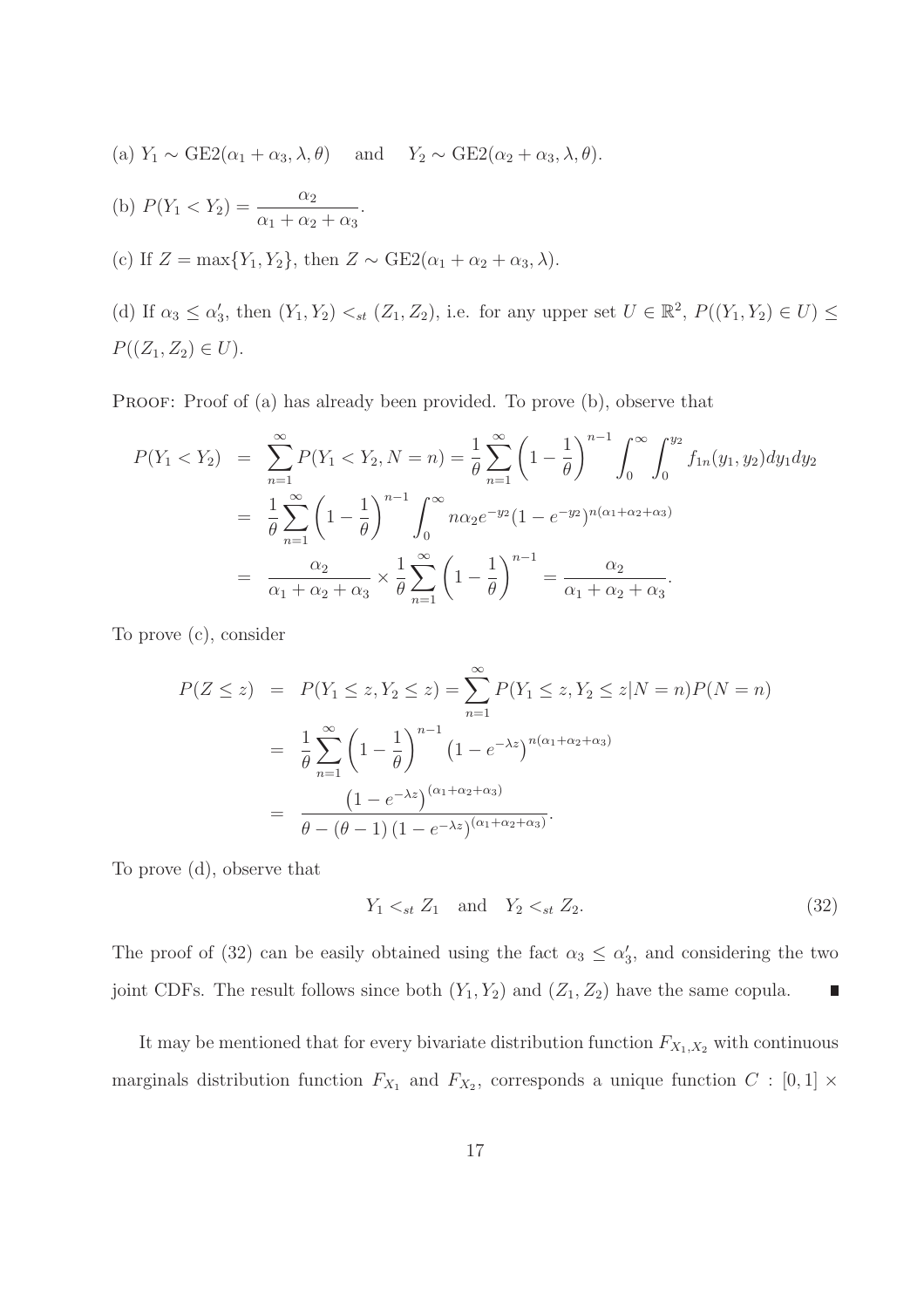$[0,1] \rightarrow [0,1],$  called a copula such that

$$
F_{X_1,X_2}(x_1,x_2) = C(F_{X_1}(x_1), F_{X_2}(x_2)); \text{ for } (x_1,x_2) \in (-\infty, \infty) \times (-\infty, \infty).
$$

Equivalently, for  $0 < u_1, u_2 < 1$ ,

$$
C(u_1, u_2) = F_{X_1, X_2}(F_{X_1}^{-1}(u_1), F_{X_2}^{-1}(u_2)).
$$

It follows after a length calculation that if  $(Y_1, Y_2) \sim \text{BGE2}(\alpha_1, \alpha_2, \alpha_3, \lambda, \theta)$ , then for  $p = 1/\theta$ , it has the following copula function:

$$
C(u_1, u_2) = \begin{cases} C_1(u_1, u_2) & \text{if } \left[\frac{u_1}{p+u_1(1-p)}\right]^{\frac{\alpha_1}{\alpha_1+\alpha_3}} \le \left[\frac{u_2}{p+u_2(1-p)}\right]^{\frac{\alpha_2}{\alpha_2+\alpha_3}}\\ C_2(u_1, u_2) & \text{if } \left[\frac{u_1}{p+u_1(1-p)}\right]^{\frac{\alpha_1}{\alpha_1+\alpha_3}} > \left[\frac{u_2}{p+u_2(1-p)}\right]^{\frac{\alpha_2}{\alpha_2+\alpha_3}} \end{cases} \tag{33}
$$

where

$$
C_1(u_1, u_2) = \frac{\frac{pu_1}{p+u_1(1-p)} \left[\frac{u_2}{p+u_2(1-p)}\right]^{\frac{\alpha_2}{\alpha_2+\alpha_3}}}{1 - \frac{(1-p)u_1}{p+u_1(1-p)} \left[\frac{u_2}{p+u_2(1-p)}\right]^{\frac{\alpha_2}{\alpha_2+\alpha_3}}}
$$

$$
C_2(u_1, u_2) = \frac{\frac{pu_2}{p+u_2(1-p)} \left[\frac{u_1}{p+u_1(1-p)}\right]^{\frac{\alpha_1}{\alpha_1+\alpha_3}}}{1 - \frac{(1-p)u_2}{p+u_2(1-p)} \left[\frac{u_1}{p+u_1(1-p)}\right]^{\frac{\alpha_1}{\alpha_1+\alpha_3}}}
$$

We have introduced BGE2 model for  $1 \leq \theta < \infty$ . Now we introduce BGE2 model when  $0 < \theta < 1$ . We define,

$$
Y_1 = \min\{X_{11}, \ldots, X_{1N}\}\
$$
 and  $Y_2 = \min\{X_{21}, \ldots, X_{2N}\},$  (34)

where the sequence of random variables  $\{(X_{1i}, X_{2i}); i = 1, 2, \ldots\}$  are same as defined before, and  $N \sim GM(\theta)$ . Hence the joint survival function of  $Y_1$  and  $Y_2$  for  $y_1 \ge 0$  and  $y_2 \ge 0$ , can be written as follows

$$
P(Y_1 \ge y_1, Y_2 \ge y_2) = \bar{G}_{Y_1, Y_2}(y_1, y_2) = \frac{\theta \bar{F}_{BGE}(y_1, y_2)}{1 - (1 - \theta)\bar{F}_{BGE}(y_1, y_2)},
$$
(35)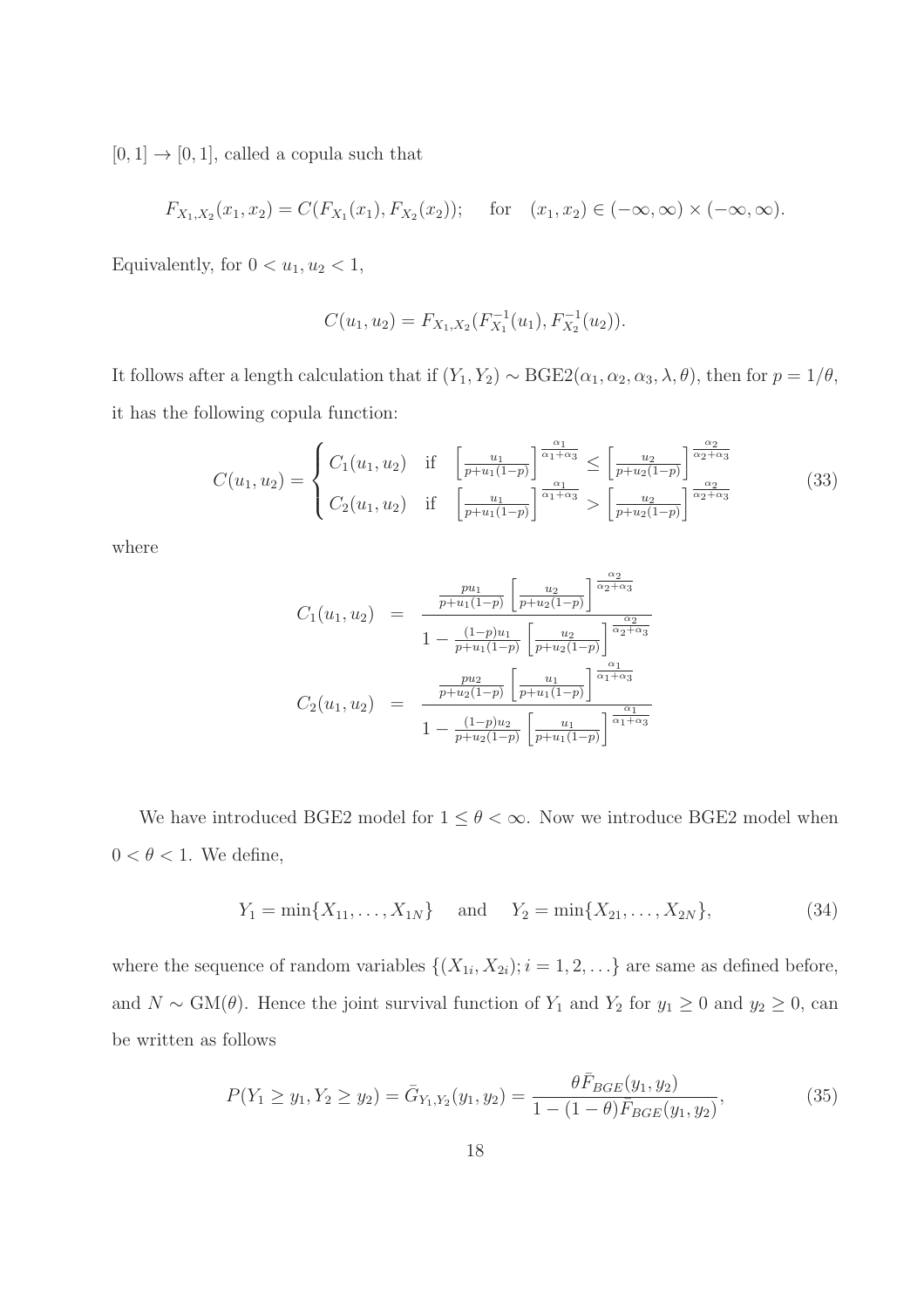where

$$
\bar{F}_{BGE}(y_1, y_2) = 1 - F_{GE}(y_1; \alpha_1 + \alpha_3, \lambda) - F_{GE}(y_2; \alpha_2 + \alpha_3, \lambda) + F_{BGE}(y_1, y_2),
$$

and  $F_{BGE}(y_1, y_2)$  is same as defined in (3). In this case also the random vector  $(Y_1, Y_2)$  with the joint survival function (35) will be denoted by  $BGE2(\alpha_1, \alpha_2, \alpha_3, \lambda, \theta)$ . It is immediate that from (35) that if  $(Y_1, Y_2) \sim \text{BGE2}(\alpha_1, \alpha_2, \alpha_3, \lambda, \theta)$ , then  $Y_1 \sim \text{GE2}(\alpha_1 + \alpha_3, \lambda, \theta)$  and  $Y_2 \sim \text{GE2}(\alpha_2 + \alpha_3, \lambda, \theta)$ . The joint PDF of  $(Y_1, Y_2)$  can be written as follows:

$$
G_{Y_1,Y_2}(y_1, y_2) = \bar{G}_{Y_1,Y_2}(y_1, y_2) + F_{GE2}(y_1; \alpha_1 + \alpha_3, \lambda, \theta) + F_{GE2}(y_2; \alpha_2 + \alpha_3, \lambda, \theta) - 1.
$$

Following the similar approach as in Theorem 1, the joint PDF of  $(Y_1, Y_2)$  for  $0 < \theta < 1$ , can also be obtained in the same form as in (30). The exact expressions of  $g(y_1, y_2)$  are different from (30) and they are quite involved. They are not presented here. Similarly, the survival copula of  $(Y_1, Y_2)$ , hence the corresponding copula also can be obtained, but they are also quite involved. Hence, they are not presented here, they can be obtained from the authors on request. This is one of the major difference between GE2 and BGE2 models. In case of GE2 model the CDF has the same form for  $0 < \theta < \infty$ , where as in case of BGE2 model, the joint CDF or joint survival function has different forms for  $0 < \theta < 1$  and  $1 \leq \theta < \infty$ . From now on we restrict our attention to the case  $1 \leq \theta < \infty$ .

We need the following results mainly to develop the EM algorithm which will be discussed in Section 7. We need the joint PDF of  $(Y_1, Y_2)$  and N, where  $Y_1, Y_2$  and N are same as defined before. First note that

$$
P(Y_1 \le y_1, Y_2 \le y_2, N = n) = P(Y_1 \le y_1, Y_2 \le y_2 | N = n) P(N = n)
$$
  
=  $\frac{1}{\theta} \left(1 - \frac{1}{\theta}\right)^{n-1} F_{BGE}(y_1, y_2; n\alpha_1, n\alpha_2, n\alpha_3, \lambda, \theta).$ 

Hence the joint PDF of  $Y_1, Y_2$  and N becomes

$$
f_{Y_1,Y_2,N}(y_1, y_2, n) = \frac{1}{\theta} \left( 1 - \frac{1}{\theta} \right)^{n-1} f_{BGE}(y_1, y_2; n\alpha_1, n\alpha_2, n\alpha_3, \lambda).
$$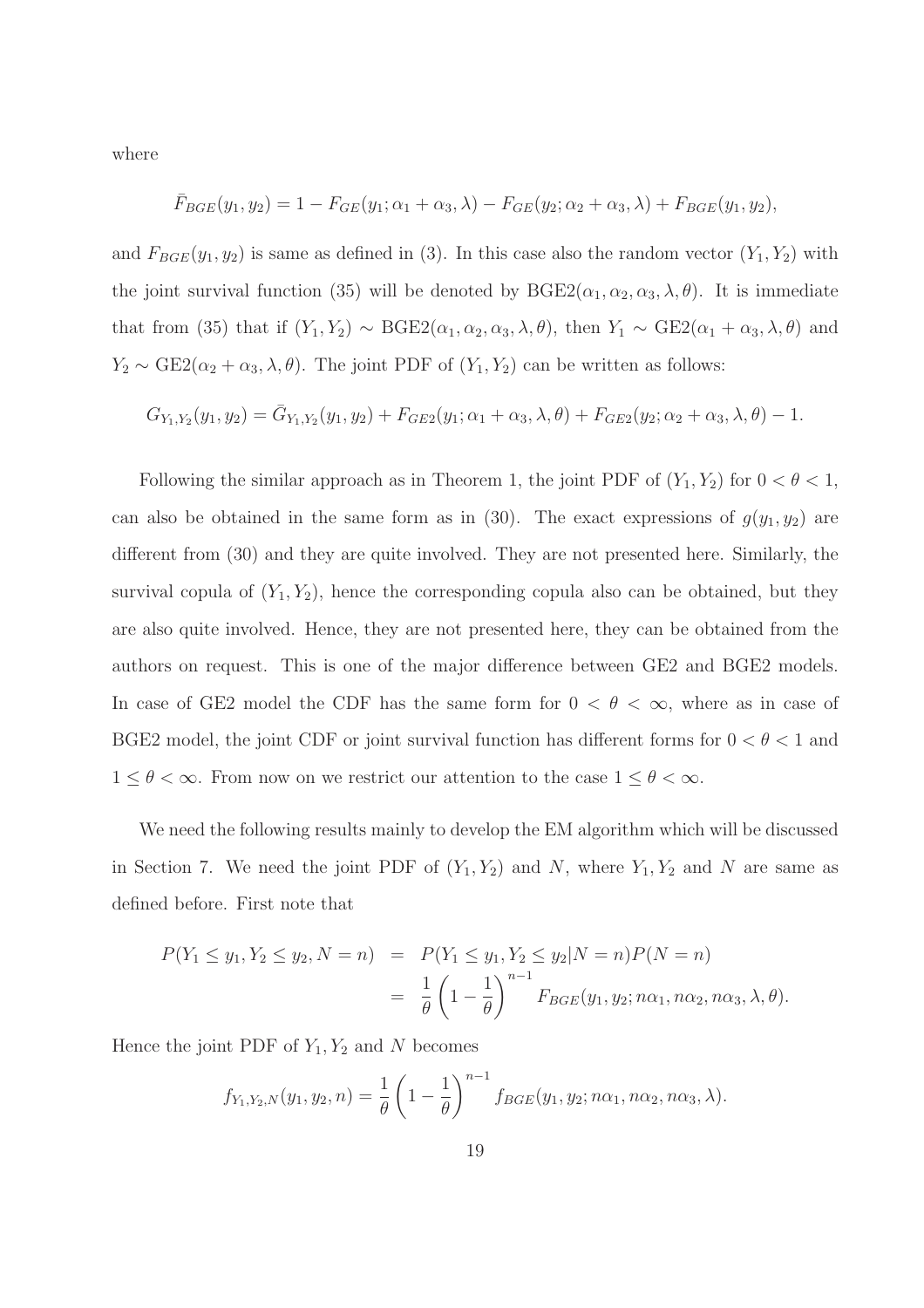The conditional probability mass function of N given  $Y_1 = y_1$  and  $Y_2 = y_2$  is,

$$
f_N(n|y_1, y_2) = \begin{cases} c_1(y_1, y_2) \left(1 - \frac{1}{\theta}\right)^{n-1} n^2 \left(1 - e^{-\lambda y_1}\right)^{(n-1)(\alpha_1 + \alpha_3)} \left(1 - e^{-\lambda y_2}\right)^{(n-1)\alpha_2} & \text{if } y_1 < y_2 \\ c_2(y_1, y_2) \left(1 - \frac{1}{\theta}\right)^{n-1} n^2 \left(1 - e^{-\lambda y_1}\right)^{(n-1)\alpha_1} \left(1 - e^{-\lambda y_2}\right)^{(n-1)(\alpha_2 + \alpha_3)} & \text{if } y_1 > y_2 \\ c_0(y) \left(1 - \frac{1}{\theta}\right)^{n-1} n \left(1 - e^{-\lambda y}\right)^{(n-1)(\alpha_1 + \alpha_2 + \alpha_3)} & \text{if } y_1 = y_2 = y, \end{cases}
$$

where

$$
\xi_1 = \left(1 - \frac{1}{\theta}\right) \left(1 - e^{-\lambda y_1}\right)^{\alpha_1 + \alpha_3} \left(1 - e^{-\lambda y_2}\right)^{\alpha_2}
$$

$$
\xi_2 = \left(1 - \frac{1}{\theta}\right) \left(1 - e^{-\lambda y_1}\right)^{\alpha_1} \left(1 - e^{-\lambda y_2}\right)^{\alpha_2 + \alpha_3}
$$

$$
\xi = \left(1 - \frac{1}{\theta}\right) \left(1 - e^{-\lambda y_1}\right)^{\alpha_1 + \alpha_2 + \alpha_3},
$$

$$
c_1(y_1, y_2) = \frac{(1 - \xi_1)^3}{1 + \xi_1}, \quad c_2(y_1, y_2) = \frac{(1 - \xi_2)^3}{1 + xi_2}, \quad c_0(y) = (1 - \xi)^2.
$$

Hence, we obtain

$$
E(N|y_1, y_2) = \begin{cases} \frac{1+4\xi_1 + \xi_1^2}{(1-\xi_1^2)} & \text{if } y_1 < y_2\\ \frac{1+4\xi_2 + \xi_2^2}{(1-\xi_2^2)} & \text{if } y_2 < y_1\\ \frac{1+\xi}{1-\xi} & \text{if } y_1 = y_2 \end{cases}
$$
(36)

## 6 A Special Case

In this section we consider a special case namely when  $\alpha_3 = 0$ . It is further assumed that  $p = 1/\theta$  and  $1 \le \theta < \infty$ . In this special case the BGE2 model does not have any singular component, hence it has an absolute continuous CDF. This model can be used to analyze bivariate data when there are no ties. In this case,  $(Y_1, Y_2)$  has the following joint CDF

$$
G_{Y_1,Y_2}(y_1,y_2)=\frac{p(1-e^{-\lambda y_1})^{\alpha_1}(1-e^{-\lambda y_2})^{\alpha_2}}{1-(1-p)(1-e^{-\lambda y_1})^{\alpha_1}(1-e^{-\lambda y_2})^{\alpha_2}},
$$

and it will be denoted by  $BGE2(\alpha_1, \alpha_2, \lambda, p)$ . The corresponding joint PDF is

$$
g(y_1, y_2) = \frac{p\theta f_{GE}(y_1; \alpha_1, \lambda) f_{GE}(y_2; \alpha_2, \lambda)(1 + (1 - p)F_{GE}(y_1; \alpha_1, \lambda)F_{GE}(y_2; \alpha_2, \lambda))}{(1 - (1 - p)F_{GE}(y_1; \alpha_1, \lambda) f_{GE}(y_2; \alpha_2, \lambda))^3}.
$$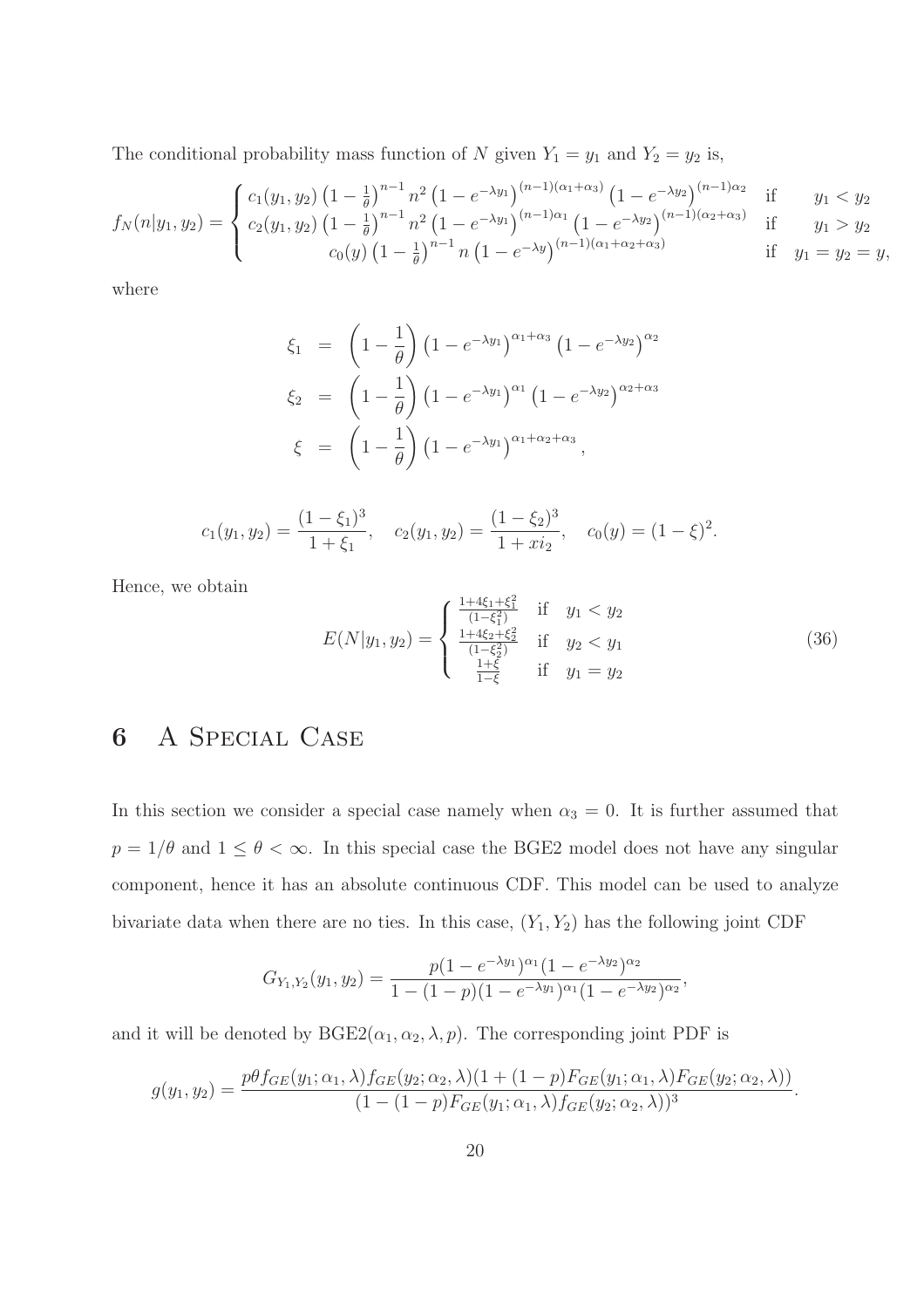Moreover, in this case the marginal distributions of  $Y_1$  and  $Y_2$  become

$$
G_{Y_1}(y_1) = \frac{p(1 - e^{-\lambda y_1})^{\alpha_1}}{1 - (1 - p)(1 - e^{-\lambda y_1})^{\alpha_1}} \quad \text{and} \quad G_{Y_2}(y_2) = \frac{p(1 - e^{-\lambda y_2})^{\alpha_2}}{1 - (1 - p)(1 - e^{-\lambda y_2})^{\alpha_2}}
$$

,

 $\blacksquare$ 

respectively.

It immediately follows that if  $(Y_1, Y_2) \sim \text{BGE2}(\alpha_1, \alpha_2, \lambda, p)$ , then it has the following copula function

$$
C(u_1, u_2) = \frac{u_1 u_2}{1 - (1 - p)(1 - u_1)(1 - u_2)}.
$$

It is known as the Ali-Mikhail-Haq copula, see for example Ali et al. (1978). Therefore, using the copula structure several properties of  $BGE2(\alpha_1, \alpha_2, \lambda, p)$  can be easily obtained. We immediately have the following results.

RESULT 4: Let  $(Y_1, Y_2) \sim \text{BGE2}(\alpha_1, \alpha_2, \lambda, p)$ , then  $Y_2$  is stochastically increasing in  $Y_1$ , and vice versa.

PROOF: Using the copula function, it follows that  $X_2$  is stochastically increasing in  $X_1$ , if and only if for any v,  $C(u, v)$  is a concave function of u, see Nelsen (2006). It is equivalent to saying that

$$
\frac{\partial^2}{\partial u_1^2}C(u_1, u_2) \le 0.
$$

Since

$$
\frac{\partial^2}{\partial u_1^2}C(u_1, u_2) = -\frac{2u_2(1 - u_2)(1 - (1 - p)(1 - u_2))(1 - p)}{(1 - (1 - p)(1 - u_1)(1 - u_2))^3} \le 0,
$$

the result follows.

A non-negative function g defined on  $\mathbb{R}^2$  is totally positive of order 2, abbreviated by TP<sub>2</sub> if for all  $u_{11} < u_{12}$  and  $u_{21} < u_{22}$ ,

$$
g(u_{11}, u_{21})g(u_{12}, u_{22}) \ge g(u_{12}, u_{21})g(u_{11}, u_{22}).
$$

It is also known that, see Nelsen  $(2006)$ ,  $TP_2$  property is a copula property. It can be easily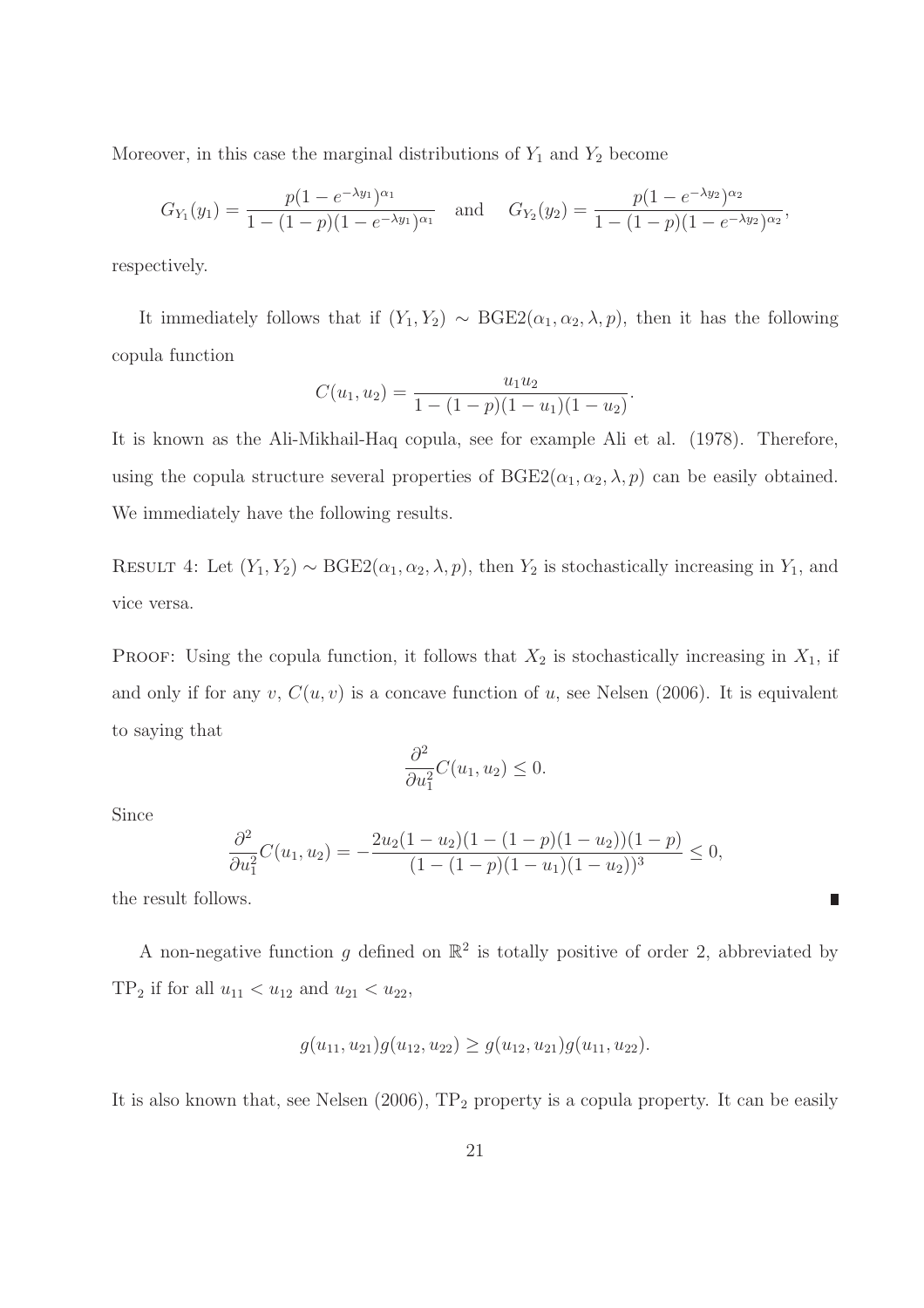verified that Ali-Mikhail-Haq copula satisfies  $TP_2$  property. Therefore, we have the following result.

RESULT 5: Let  $(Y_1, Y_2) \sim \text{BGE2}(\alpha_1, \alpha_2, \lambda, p)$ , then,  $(Y_1, Y_2)$  has the TP<sub>2</sub> property.

Now we discuss some dependency measures of  $BGE2(\alpha_1, \alpha_2, \lambda, p)$ . In case of Ali-Mikhail-Haq copula, the Kendall's  $\tau$  is

$$
\tau = \frac{3p - 2}{3p} - \frac{2(1 - p)^2 \ln(1 - p)}{3p^2},\tag{37}
$$

see Kumar (2010). Since Kendall's  $\tau$  is a copula property,  $BGE2(\alpha_1, \alpha_2, \lambda, \theta)$  has the Kendall's  $\tau$  as given in (37). It follows from Kumar (2010) that  $\tau \in [0, 1/3]$ .

Spearman's correlation coefficient  $\rho$  is also a copula property. Hence we have the following result that for  $BGE2(\alpha_1, \alpha_2, \lambda, p)$ , the Spearman's correlation coefficient is

$$
\rho = \frac{12(1+p)di\log(1-p) - 24(1-p)\ln(1-p)}{p^2} - \frac{3(p+12)}{p},
$$

where the di-logarithm function  $di \log(x)$  is

$$
di\log(x) = \int_1^x \frac{\ln t}{1-t} dt,
$$

see Kumar (2010). Moreover,  $\rho \in [0, 4\pi^2 - 39]$ .

The population version of medial correlation coefficient for a pair  $(Y_1, Y_2)$  of continuous random variables was defined by Blomqvist (1950). The median correlation coefficient is a copula property, and it can be obtained as  $M_{Y_1,Y_2} = 4C$  $(1)$ 2 , 1 2  $\setminus$ . Therefore, for BGE2, the medial correlation coefficient is  $\frac{1}{2}$  $3+p$ .

The bivariate tail dependence measures the amount of dependence in the upper or lower quadrant tail of a bivariate distribution. For details the reader is referred to Joe (1997). In terms of copula, the tail dependence  $\chi$  can be written as

$$
\chi = \lim_{u \to 1} \frac{1 - 2u + C(u, u)}{1 - u} = \lim_{u \to 1} \left\{ 2 - \frac{\ln C(u, u)}{\ln u} \right\},\,
$$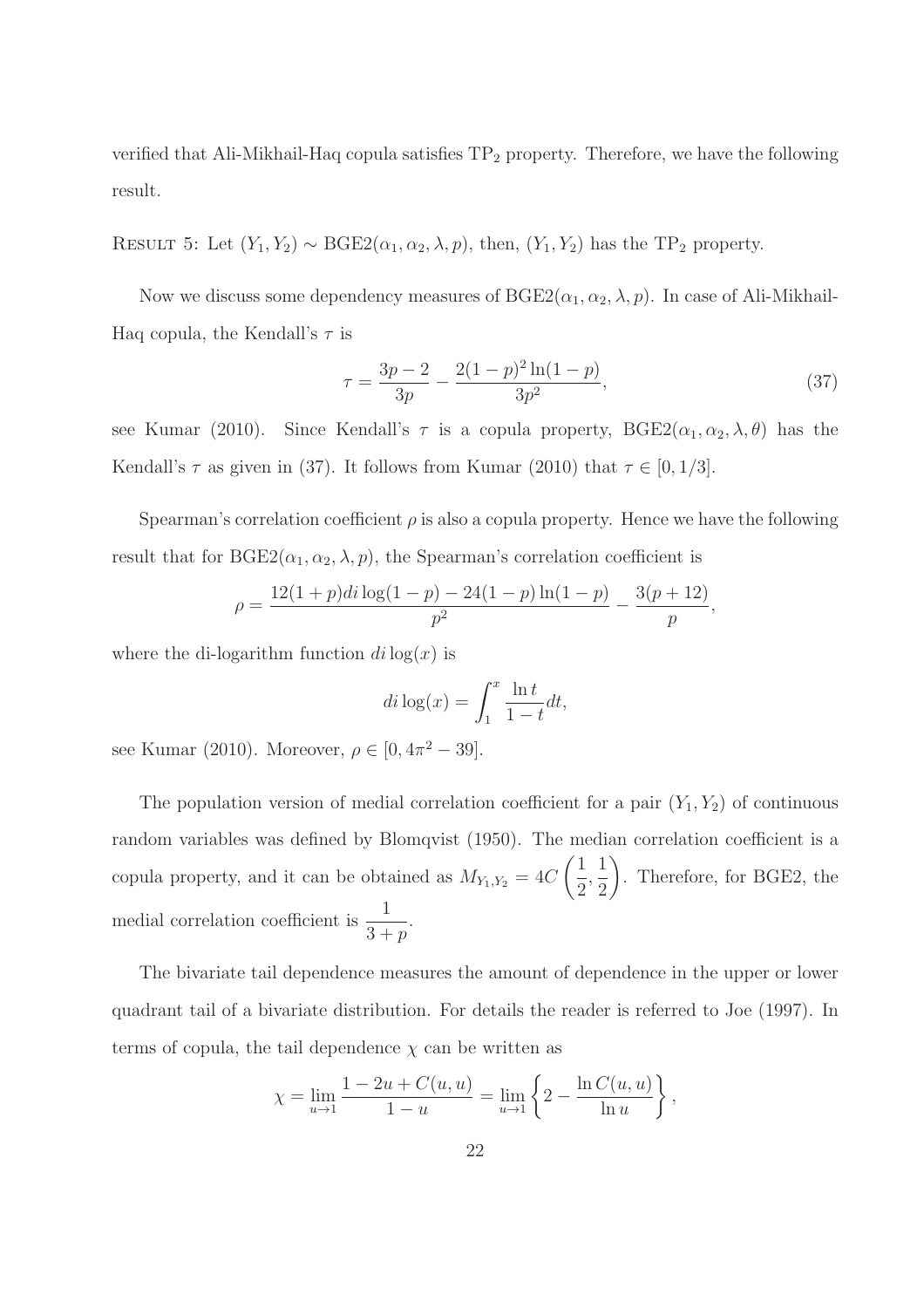see Coles et al. (1999). In case of Ali-Mikhail-Haq copula, using the L'Hospital's rule it immediately follows that  $\chi = 0$ . Tail dependence is a copula property. Hence,  $BGE2(\alpha_1, \alpha_2, p, \lambda)$ has the tail dependence  $\chi = 0$ . Therefore, in case of  $BGE2(\alpha_1, \alpha_2, p, \lambda)$  model, two marginals are asymptotically independent.

### 7 Estimation: BGE2 Model

In this section we consider the maximum likelihood estimation of the unknown parameters of a BGE2 model. It is assumed  $\theta \geq 1$ , and  $p = 1/\theta$ . In this section only, we will denote it as  $BGE2(\alpha_1, \alpha_2, \alpha_3, \lambda, p)$ . We have a random sample  $\{(y_{11}, y_{21}), \ldots, (y_{1m}, y_{2m})\}$  of size m from  $BGE2(\alpha_1, \alpha_2, \alpha_3, \lambda, p)$ , and based on the random sample we need to estimate the unknown parameters. We use the following notations:

$$
I_0 = \{i; y_{1i} = y_{2i} = y_i\}, \qquad I_1 = \{i; y_{1i} < y_{2i}\}, \qquad I_2 = \{i; y_{1i} > y_{2i}\},
$$

and  $m_0$ ,  $m_1$  and  $m_2$ , denote the number of observations in  $I_0$ ,  $I_1$  and  $I_2$ , respectively. Now, based on the joint PDF of  $(Y_1, Y_2)$ , as provided in Theorem 1, the log-likelihood function of the observations, as a function of the parameters, can be written as

$$
\ell(\alpha_1, \alpha_2, \alpha_3, \lambda, p) = \sum_{i \in I_1} \ln g_0(y_i) + \sum_{i \in I_1} \ln g_1(y_{1i}, y_{2i}) + \sum_{i \in I_3} \ln g_2(y_{1i}, y_{2i}).
$$
 (38)

Therefore, the MLEs of the unknown parameters can be obtained by maximizing (38) with respect to the unknown parameters. It involves solving a five dimensional optimization problem. To avoid that we propose to use EM algorithm similar to the method proposed by Kundu and Gupta (2014). The main ideas are as follows.

We treat this problem as a missing value problem, and assuming  $p$  to be known, we obtain the MLEs of  $\alpha_1, \alpha_2, \alpha_3$  and  $\lambda$ , and then maximizing the profile log-likelihood function of  $p$ , we obtain the MLE of  $p$ . This problem is being treated as a missing value problem as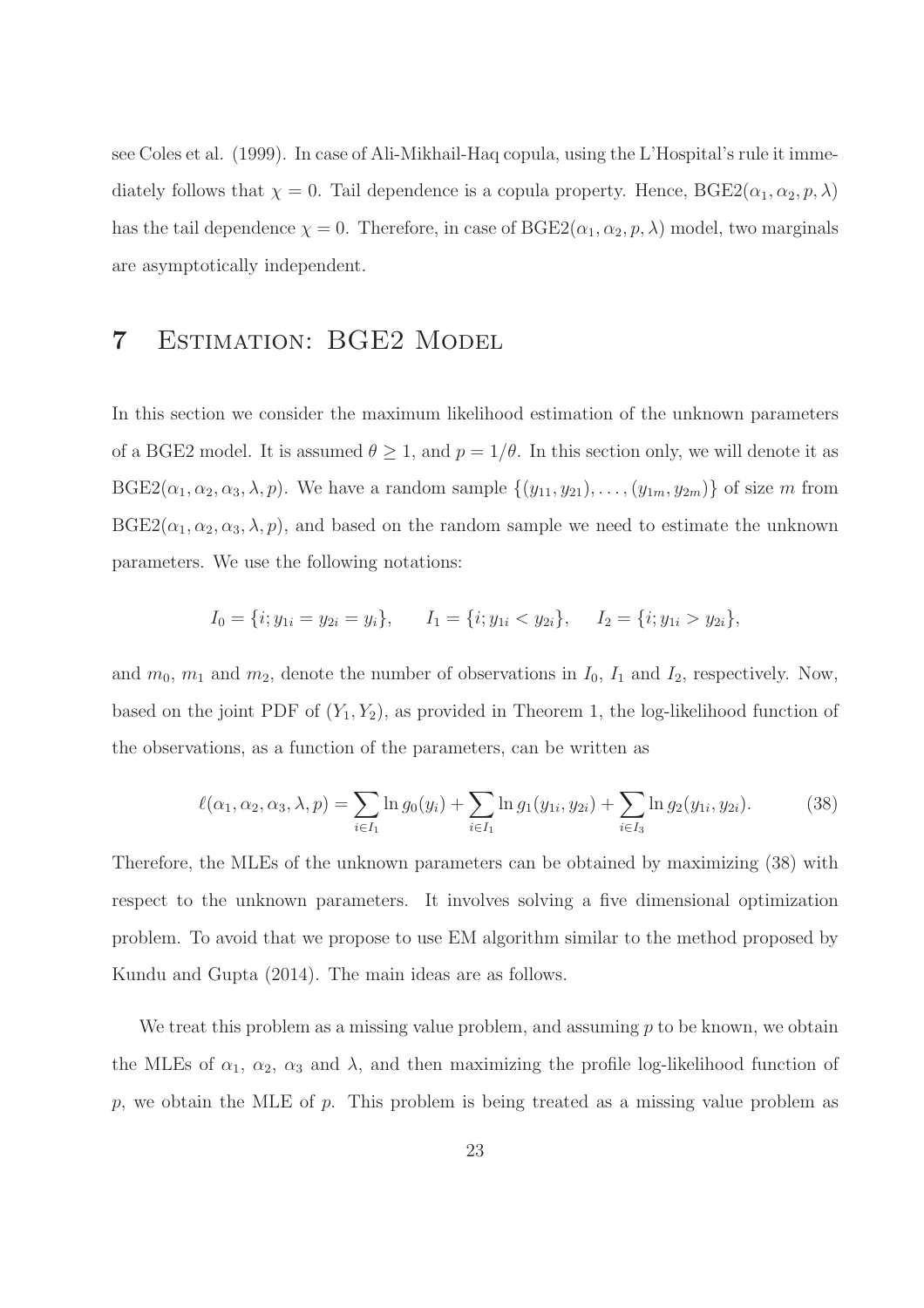follows. It is assumed that the complete data are obtained from  $(Y_1, Y_2, N)$ , out of which N is missing. The complete data would be of the form  $\{(y_{1i}, y_{2i}, n_i); i = 1, \ldots, m\}$ . First observe that

$$
(Y_1, Y_2 | N = n) \sim \text{BGE}(n\alpha_1, n\alpha_2, n\alpha_3, \lambda). \tag{39}
$$

Moreover, since p is assumed to be known, the MLEs of  $\alpha_1$ ,  $\alpha_2$ ,  $\alpha_3$  and  $\lambda$  can be obtained by maximizing the conditional log-likelihood function based on the complete observations. The conditional log-likelihood function of the complete observations can be written as

$$
\ell_1(\alpha_1, \alpha_2, \alpha_3, \lambda) = \sum_{i=1}^m \ln f_{BGE}(y_{1i}, y_{2i}; n_i \alpha_1, n_i \alpha_2, n_i \alpha_3, \lambda).
$$

Kundu and Gupta (2009) developed an efficient EM algorithm to estimate the parameters of a BGE model. Using the method developed by Kundu and Gupta (2009), and using similar approach as of Kundu and Gupta (2014), we develop the EM algorithm for the BGE2 model. Explicit details are avoided, it can be obtained on request from the corresponding author. We just provide the final algorithm.

We need to define the following notations for further development. We try to use the same notations as in Kundu and Gupta (2009) and Kundu and Gupta (2014). We denote the unknown parameter vector  $\gamma = (\alpha_1, \alpha_2, \alpha_3, \lambda)$ . At the k-th step of the EM algorithm, the parameter vector  $\gamma^{(k)} = (\alpha_1^{(k)})$  $\binom{k}{1}, \alpha_2^{(k)}$  $\binom{k}{2}, \alpha_3^{(k)}$  $\lambda^{(k)}, \lambda^{(k)}).$ 

$$
u_1^{(k)} = \frac{\alpha_1^{(k)}}{\alpha_1^{(k)} + \alpha_3^{(k)}}, \quad u_2^{(k)} = \frac{\alpha_3^{(k)}}{\alpha_1^{(k)} + \alpha_3^{(k)}}, \quad w_1^{(k)} = \frac{\alpha_2^{(k)}}{\alpha_2^{(k)} + \alpha_3^{(k)}}, \quad w_2^{(k)} = \frac{\alpha_3^{(k)}}{\alpha_2^{(k)} + \alpha_3^{(k)}}.
$$

$$
E(N|y_{1i}, y_{2i}, p, \gamma^{(k)}) = a_i^{(k)}.
$$

Note that  $a_i^{(k)}$  $\binom{k}{i}$  can be obtained from (36). Following Kundu and Gupta (2009) and Kundu and Gupta (2014), it follows that after k-th iterations,  $(k+1)$ −th step can be obtained using the following algorithm.

#### **ALGORITHM**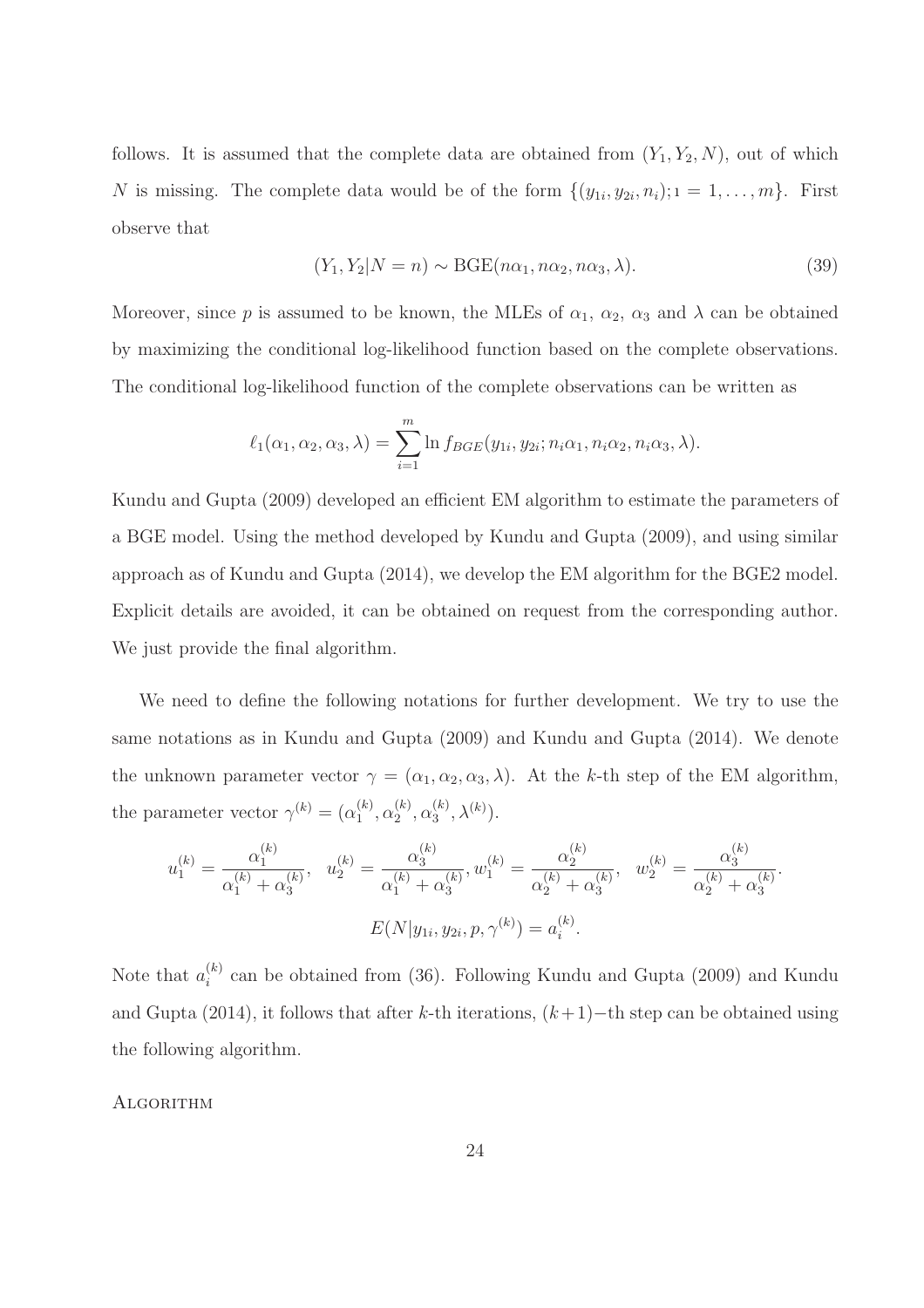- Obtain  $\lambda^{(k+1)}$  by solving a fixed point type equation  $g(\lambda|\gamma^{(k)}) = \lambda$ . The explicit expression of  $g(\lambda | \gamma^{(k)})$  is provided in the Appendix. Very simple iterative procedure can be used to solve the above fixed point type equation.
- Once  $\lambda^{(k+1)}$  is obtained,  $\alpha_1^{(k+1)}$  $\alpha_1^{(k+1)}, \alpha_2^{(k+1)}$  $\alpha_2^{(k+1)}, \alpha_3^{(k+1)}$  $\alpha_3^{(k+1)}$ , can be obtained as  $\alpha_1^{(k+1)}$  $\lambda^{(k+1)}(\lambda^{(k+1)}),$  $\alpha_2^{(k+1)}$  $\alpha_2^{(k+1)}(\lambda^{(k+1)}), \alpha_3^{(k+1)}$  $3^{(k+1)}(\lambda^{(k+1)})$ , respectively, where;

$$
\alpha_1^{(k+1)}(\lambda) = \frac{m_1 u_1^{(k)} + m_2}{\sum_{i \in I_0} a_i^{(k)} \ln(1 - e^{-\lambda y_i}) + \sum_{i \in I_1 \cup I_2} a_i^{(k)} \ln(1 - e^{-\lambda y_i})}
$$
  
\n
$$
\alpha_2^{(k+1)}(\lambda) = \frac{m_2 w_1^{(k)} + m_1}{\sum_{i \in I_0} a_i^{(k)} \ln(1 - e^{-\lambda y_i}) + \sum_{i \in I_1 \cup I_2} a_i^{(k)} \ln(1 - e^{-\lambda y_i})}
$$
  
\n
$$
\alpha_3^{(k+1)}(\lambda) = \frac{m_0 + m_1 u_2^{(k)} + m_2 w_2^{(k)}}{\sum_{i \in I_0} a_i^{(k)} \ln(1 - e^{-\lambda y_i}) + \sum_{i \in I_1} a_i^{(k)} \ln(1 - e^{-\lambda y_i}) + \sum_{i \in I_2} a_i^{(k)} \ln(1 - e^{-\lambda y_i})}
$$

The choice of the initial estimates is an important issue. From the marginals  $y_{1i}$  and  $y_{2i}$ , we can obtain estimates of  $\alpha_1 + \alpha_3$ ,  $\alpha_2 + \alpha_3$ ,  $\lambda$  and  $\theta$ . Similarly, using (c) of Theorem 3, from  $z_i = \max\{y_{1i}, y_{2i}\}\,$ , we can obtain estimates of  $\alpha_1 + \alpha_2 + \alpha_3$ . From the above estimates, it is possible to obtain some initial estimates of  $\alpha_1$ ,  $\alpha_2$ ,  $\alpha_3$ ,  $\lambda$  and  $\theta$ .

# 8 DATA ANALYSIS

In this section we present the analysis of a data set for illustrative purposes. The data set represents the total cholesterol contents of 23 subjects measured after 4th week and 20th week of the start of the medicine. The data set has been obtained from Davis (2002), and it is represented in Table 1.

The (first quartile, median, third quartile) of the first and second marginals are (230,274,367) and (230,262,357), respectively. The above quantiles, and also the associated histograms (not presented here) indicate that both the marginals are coming from skewed distributions.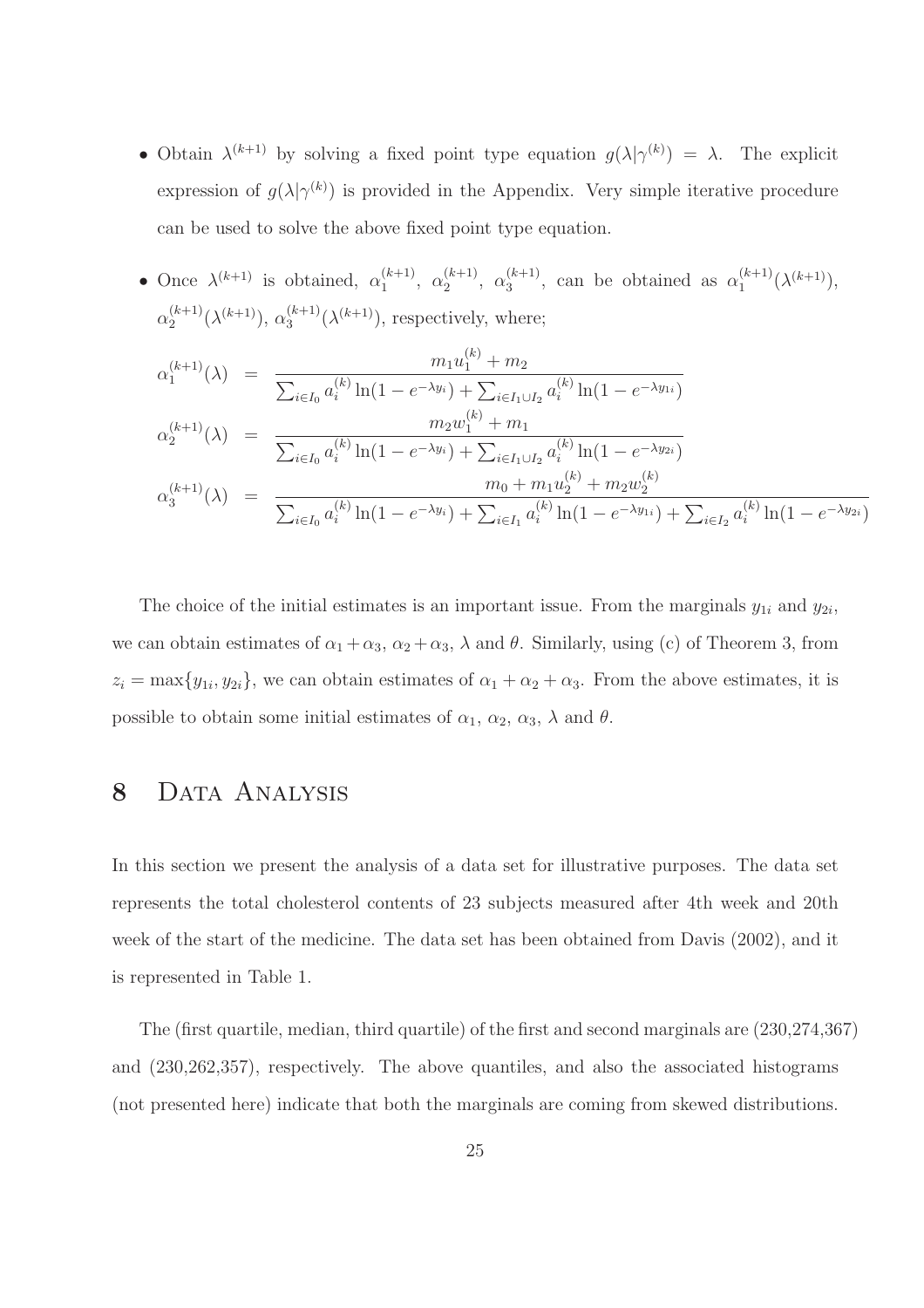| S.N | $4-th$ | $20$ -th | S.N. | $4-th$ | $20$ -th | S.N. | $4-th$ | $20$ -th |
|-----|--------|----------|------|--------|----------|------|--------|----------|
|     | 317    | 274      | 2.   | 186    | 197      | 3.   | 377    | 338      |
| 4.  | 229    | 264      | 5.   | 276    | 300      | 6.   | 272    | 228      |
| 7.  | 219    | 242      | 8.   | 260    | 317      | 9.   | 284    | 243      |
| 10. | 365    | 311      | 11.  | 298    | 357      | 12.  | 274    | 235      |
| 13. | 232    | 218      | 14.  | 367    | 338      | 15.  | 253    | 237      |
| 16. | 230    | 230      | 17.  | 190    | 169      | 18.  | 290    | 299      |
| 19. | 337    | 361      | 20.  | 283    | 269      | 21.  | 325    | 293      |
| 22. | 266    | 245      | 23.  | 338    | 262      |      |        |          |

Table 1: Total cholesterol levels of 23 subjects after 4th week and 20th week of the start of the medicine.

Moreover, from the scale TTT plots (not presented here) it is observed that the empirical hazard function of the first marginal is an increasing function, whereas the second one has an U-shaped empirical hazard function. Therefore, GE2 model may be used to analyze the marginals. Moreover, the correlation between the two marginals is positive, hence BGE2 model has been used to analyze the bivariate data. Before progressing further we make the following transformation  $(X - 165)/100$  to all the observations mainly for model fitting and computational purposes. Note that the normalization is necessary, particularly the subtraction of 165, as it indicates the presence of a location parameter in the model. In this case it is assumed to be known. The division of 100 is done mainly for re-scaling the scale parameter λ.

First we would like to fit GE2 model to both the marginals. We want to use the proposed EM algorithm as suggested in Section 4, to compute the MLEs of the unknown parameters. To get an idea about the initial estimates of  $(\alpha, \lambda, \theta)$  for both the marginals, we use the grid search method with a grid length of 0.25,0.5,1.0, for  $\alpha$ ,  $\lambda$  and  $\theta$ , respectively. In case of the first marginal, the initial estimates are (1.75, 4.5, 11.0). We use these initial estimates in our EM algorithm, and obtain the final estimates as  $\hat{\alpha} = 2.0277$ ,  $\hat{\lambda} = 2.8758$  and  $\hat{\theta} =$ 12.2464, respectively after 12 iterations. The associated 95% confidence intervals of  $\alpha$ ,  $\lambda$  and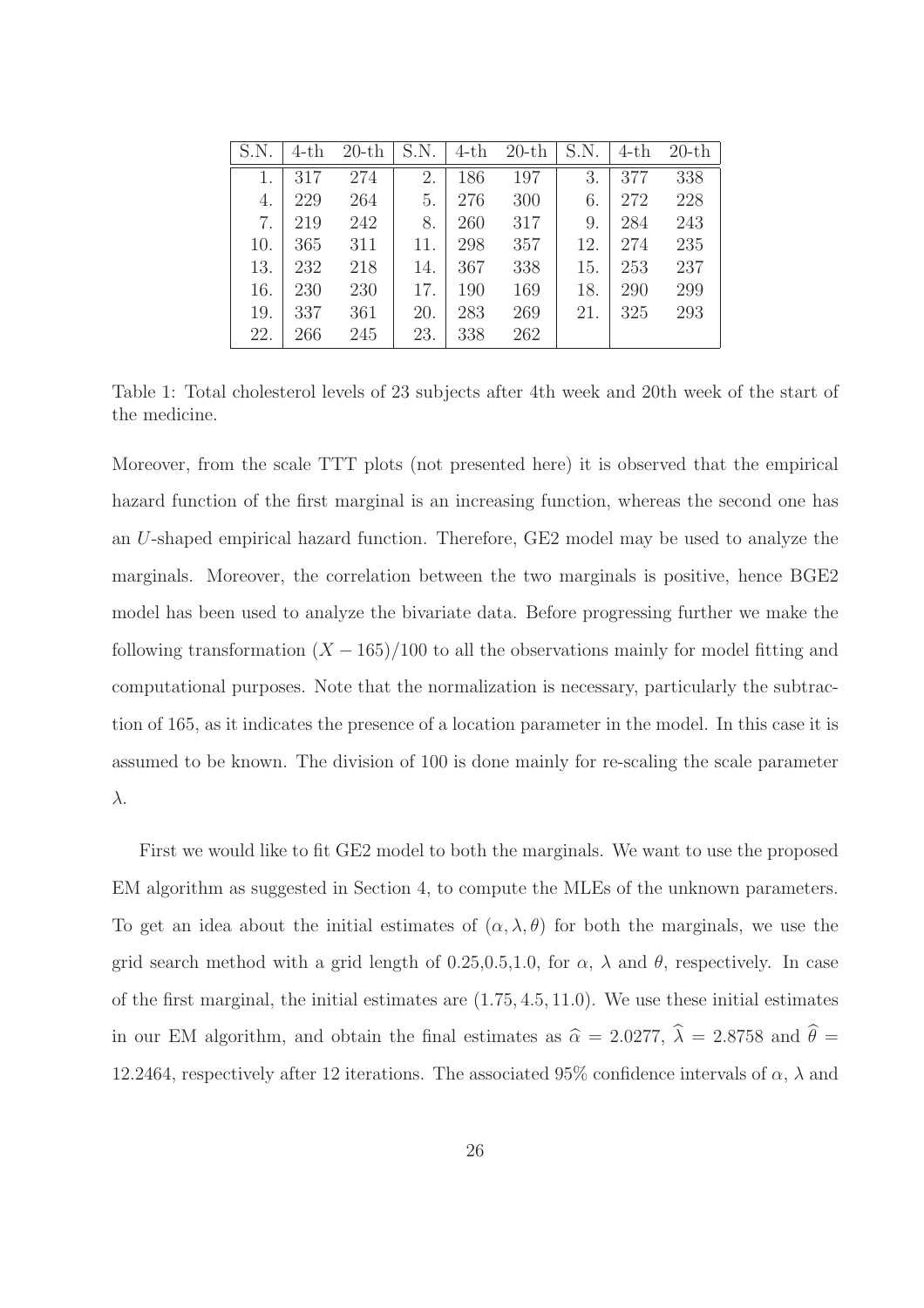θ become 2.0277 ∓ 0.7519, 2.8758∓0.8874, 12.2464∓1.5629, respectively. Similarly, for the second marginal, the initial estimates are (0.60, 4.0, 48.0), and we obtain the final estimates as  $\hat{\alpha} = 0.5477, \hat{\lambda} = 3.1318$  and  $\hat{\theta} = 45.2060$ , respectively after 10 iterations. The associated 95% confidence intervals of α, λ and θ become  $0.5477$   $\mp$   $0.2718$ ,  $3.1318\mp0.9876$ ,  $45.2060\mp3.1781$ , respectively. We have tried the EM algorithm with some other initial estimates also, and it converges to the same set of estimates, although number of iterations is different. Moreover, we have used Downhill Simplex method to compute the MLEs by maximizing directly the log-likelihood function, and it provides the same set of estimates.

To check the model validity, we compute the Kolmogorov-Smirnov distances between the empirical and the fitted distribution functions for both the marginals. The Kolmogorov-Smirnov statistic and the associated p value for the first marginal become  $0.0824$  and  $0.9976$ , respectively. Similarly, for the second marginal, they are 0.1182 and 0.9049, respectively. Therefore, GE2 model provide a good fit to both the marginals.

Now we fit the BGE2 model to the bivariate data set. We use the initial estimates of  $\alpha_1, \alpha_2, \alpha_3, \lambda_2$  and p as 1.6, 0.2, 0.3, 3.0 and 0.2, respectively, to start the EM algorithm as proposed in Section 7, for computing the MLEs of the unknown parameters. The final estimates are obtained after 19 iterations, and they are as follows:

$$
\hat{\alpha}_1 = 1.0416, \quad \hat{\alpha}_2 = 0.5242, \quad \hat{\alpha}_3 = 0.3509, \quad \hat{\lambda} = 2.8522, \quad \hat{p} = 0.0496,
$$

and the corresponding log-likelihood value becomes -10.2314. The associated 95% confidence intervals of  $\alpha_1$ ,  $\alpha_2$ ,  $\alpha_3$ ,  $\lambda$  and p are

$$
1.0416 \pm 0.2134
$$
,  $0.5242 \pm 0.0786$ ,  $0.3509 \pm 0.0654$ ,  $2.8522 \pm 0.6542$ ,  $0.0496 \pm 0.0014$ ,

respectively. One question here also arises how good the proposed BGE2 model fits the data. Although there are several goodness of fit tests available for any arbitrary univariate distribution function, not much available for a general bivariate distribution function. Based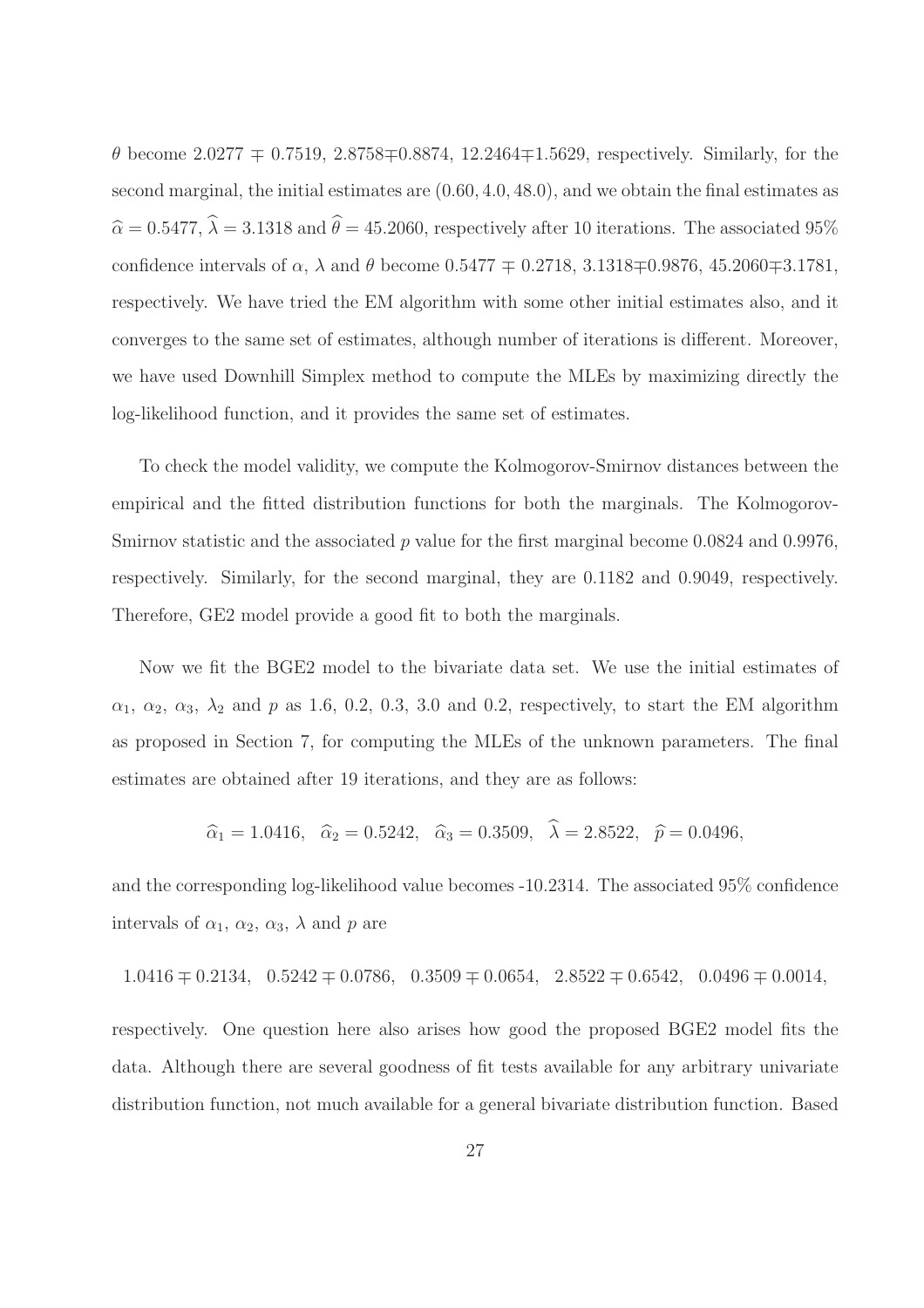on Theorem 3, we fit BGE2 distribution to the two marginals, and to the maximum. The Kolmogorov-Smirnov distance  $(KSD)$  and the associated p values are reported in Table 2. It indicates that BGE2 can be used to analyze this bivariate data set.

| Distribution       | <b>KSD</b> | <i>p</i> value |
|--------------------|------------|----------------|
|                    | 0.1027     | 0.9683         |
| Y <sub>2</sub>     | 0.0996     | 0.9763         |
| $\max\{Y_1, Y_2\}$ | 0.0973     | 0.9813         |

Table 2: Kolmogorov-Smirnov distances and the associated p values for BGE2 model.

For comparison purposes, we have fitted  $BGE(\alpha_1, \alpha_2, \alpha_3, \lambda)$  model of Kundu and Gupta (2009) to the same bivariate data set. The MLEs of the unknown parameters are as follows:

$$
\hat{\alpha}_1 = 4.0347, \quad \hat{\alpha}_2 = 2.7129, \quad \hat{\alpha}_3 = 1.7701, \quad \hat{\lambda} = 1.6200,
$$

and the associated maximized log-likelihood value is -39.2682. To check whether BGE model fits the bivariate data set or, we compute the KSD and the associated p values for  $Y_1$ ,  $Y_2$ and  $\max\{Y_1, Y_2\}$  for the BGE model, and it is reported in Table 3. It may be recalled, see Kundu and Gupta (2009), that if  $(Y_1, Y_2) \sim \text{BGE}(\alpha_1, \alpha_2, \alpha_3, \lambda)$ , then similar to the BGE2 model,  $Y_1 \sim \text{GE}(\alpha_1 + \alpha_3, \lambda), Y_2 \sim \text{BGE}(\alpha_2 + \alpha_3, \lambda), \max\{Y_1, Y_2\} \sim \text{GE}(\alpha_1 + \alpha_2 + \alpha_3, \lambda).$ Based on Table 3 (since p values are not very small), it is clear that BGE model may be used

| Distribution       | <b>KSD</b> | p value |
|--------------------|------------|---------|
| $Y_1$              | 0.2124     | 0.2503  |
| $Y_2$              | 0.1962     | 0.3388  |
| $\max\{Y_1, Y_2\}$ | 0.2415     | 0.1518  |

Table 3: Kolmogorov-Smirnov distances and the associated p values for BGE model.

to analyze this bivariate data set. But comparing between BGE and BGE2 model, based on AIC or KSD values it is immediate that BGE2 model provides a better fit than the BGE model.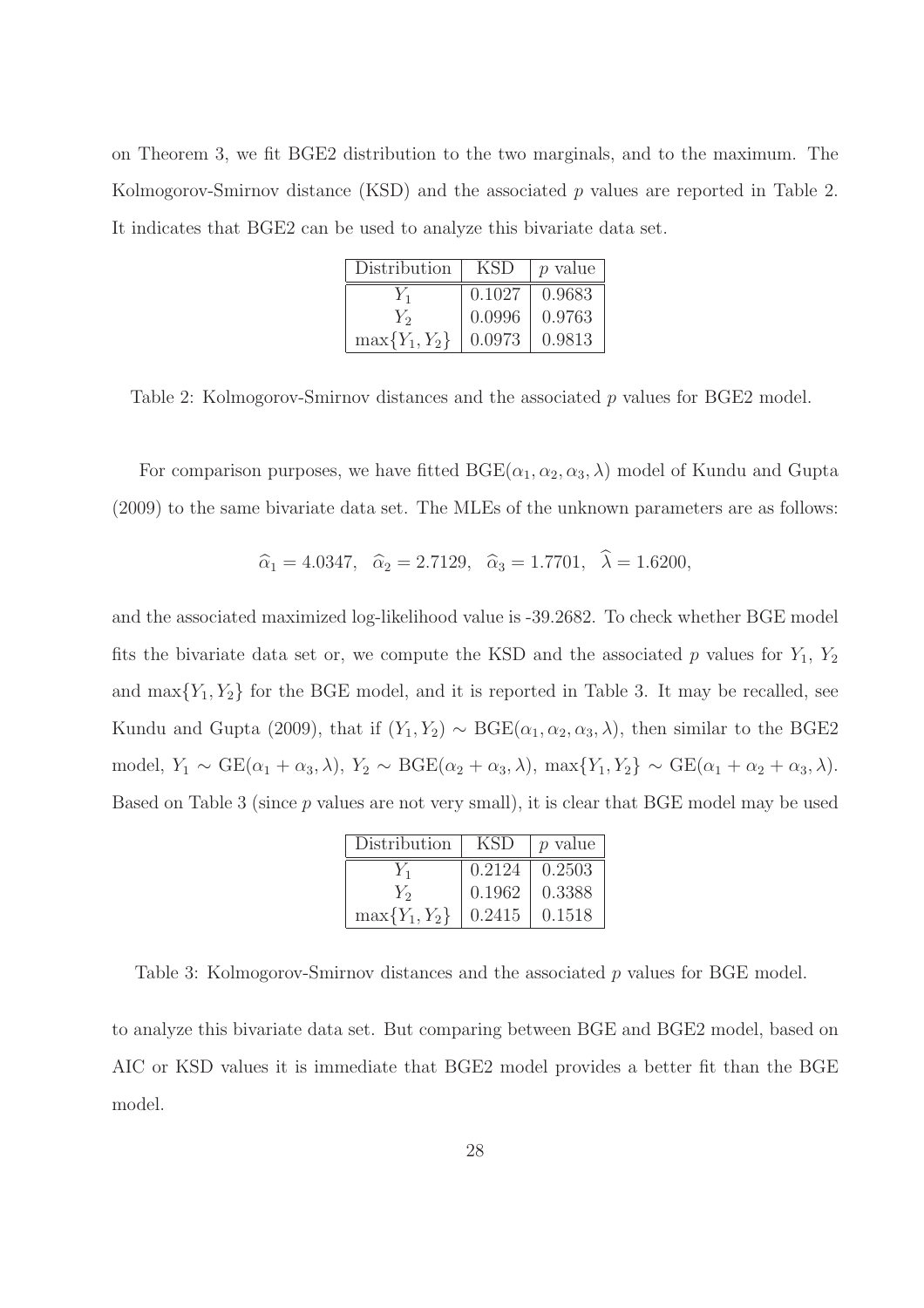### 9 CONCLUSIONS

In this paper we have discussed about the generalized exponential geometric extreme distribution, which is an extension of the recently proposed exponentiated exponential-geometric distribution by Louzada et al. (2014). We have suggested to use EM algorithm to compute the MLEs of the unknown parameters. We have further provided a bivariate version of the model and derive different properties. The EM algorithm has been extended to the bivariate case. One data analysis has been performed and it is observed that both the univariate and bivariate models, and the proposed algorithms work quite well.

### **ACKNOWLEDGEMENTS**

The authors would like to thank two unknown referees and the associate editor for their very helpful and constructive comments.

# APPENDIX: THE EXPRESSION OF  $g(\lambda | \gamma^{(k)})$

Let us define:

$$
h(\lambda|\gamma^{(k)}) = \left[\sum_{i\in I_0} y_i + \sum_{i\in I_1\cup I_2} y_{1i} + \sum_{i\in I_1\cup I_2} y_{2i}\right] - \left(\hat{\alpha}_1^{(k)}(\lambda) + \hat{\alpha}_2^{(k)}(\lambda) + \hat{\alpha}_3^{(k)}(\lambda)\right) \sum_{i\in I_0} a_i^{(k)} \frac{y_i e^{-\lambda y_i}}{1 - e^{-\lambda y_i}} \\
- \left(\hat{\alpha}_1^{(k)}(\lambda) + \hat{\alpha}_3^{(k)}(\lambda)\right) \sum_{i\in I_1} a_i^{(k)} \frac{y_{1i} e^{-\lambda y_{1i}}}{1 - e^{-\lambda y_{1i}}} - \left(\hat{\alpha}_2^{(k)}(\lambda) + \hat{\alpha}_3^{(k)}(\lambda)\right) \sum_{i\in I_2} a_i^{(k)} \frac{y_{2i} e^{-\lambda y_{2i}}}{1 - e^{-\lambda y_{2i}}} \\
- \hat{\alpha}_2^{(k)}(\lambda) \sum_{i\in I_1} a_i^{(k)} \frac{y_{2i} e^{-\lambda y_{2i}}}{1 - e^{-\lambda y_{2i}}} - \hat{\alpha}_1^{(k)}(\lambda) \sum_{i\in I_2} a_i^{(k)} \frac{y_{1i} e^{-\lambda y_{1i}}}{1 - e^{-\lambda y_{1i}}} + \sum_{i\in I_0} \frac{y_i e^{-\lambda y_i}}{1 - e^{-\lambda y_i}} \\
+ \sum_{i\in I_1\cup I_2} \frac{y_{1i} e^{-\lambda y_{1i}}}{1 - e^{-\lambda y_{1i}}} + \sum_{i\in I_1\cup I_2} \frac{y_{2i} e^{-\lambda y_{2i}}}{1 - e^{-\lambda y_{2i}}},
$$

then

$$
g(\lambda | \gamma^{(k)}) = (m_0 + 2m_1 + 2m_2) / h(\lambda | \gamma^{(k)}).
$$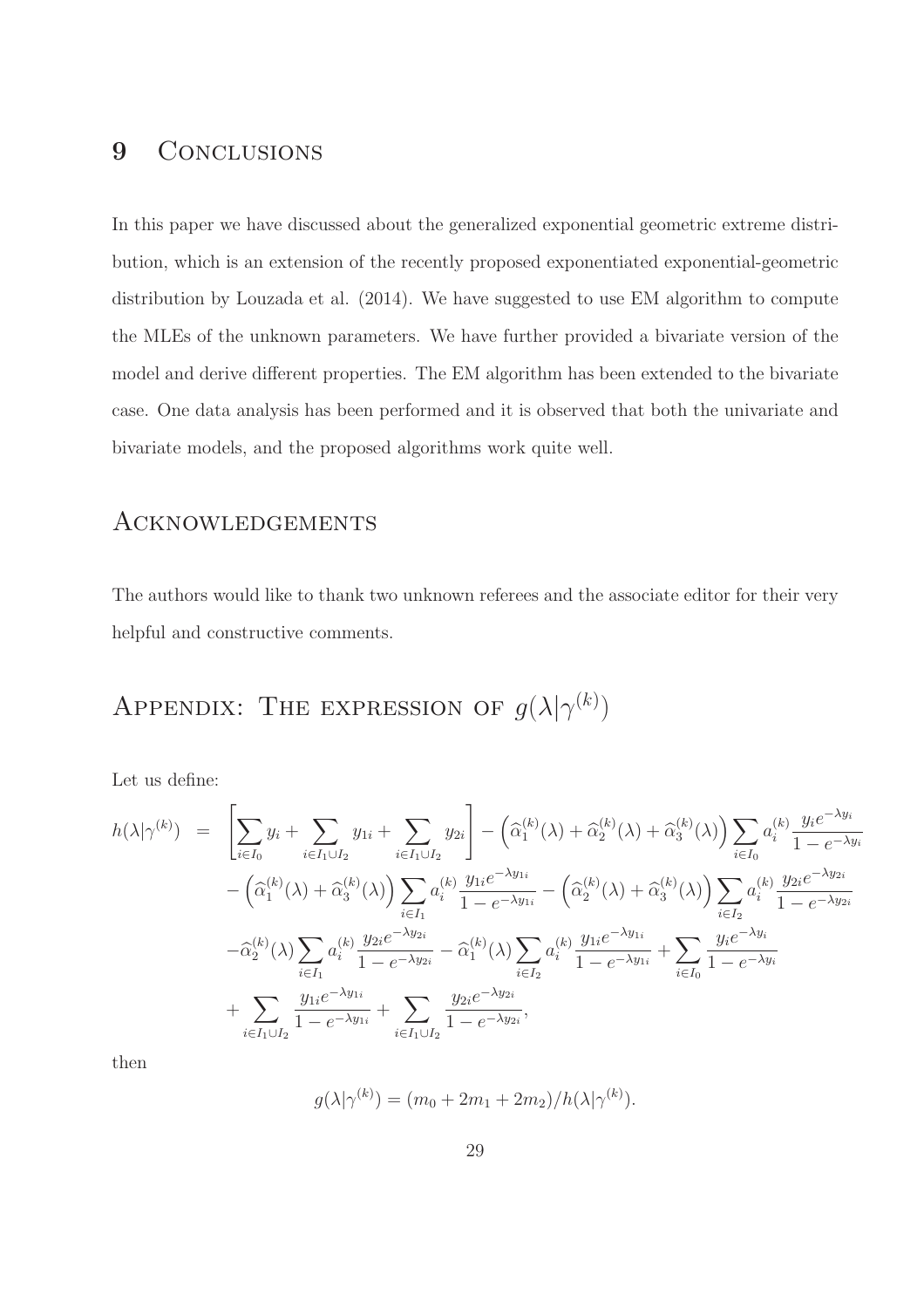## References

- [1] Adamidis, K. and Loukas, S. (1998), "A lifetime distribution with decreasing failure rate", Statistics and Probability Letters, vol. 39, 35 - 42.
- [2] Ali, M. M., Mikhail, N.N. and Haq, M.S. (1978), "A class of bivariate distributions including the bivariate logit", Journal of Multivariate Analysis, vol. 8, 405-412.
- [3] Davis, C.S. (2002), Statistical methods for the analysis of repeated measurements, Springer-Verlag, New York.
- [4] Coles, S., Currie, J. and Tawn, J. (1999), "Dependence measures for extreme value analysis", Department of Mathematics and Statistics, Lancaster University, Technical Report.
- [5] Gupta, R.D., Kundu, D., (1999), "Generalized exponential distribution", Australian and New Zealand Journal of Statistics, vol. 41, 173–188.
- [6] Gupta, R.D., Kundu, D., (2007) "Generalized exponential distribution: existing methods and recent developments", Journal of the Statistical Planning and Inference, vol. 137, 3537 - 3547.
- [7] Joe, H. (1997), Multivariate models and dependence concepts, Monograph on Statistics and Applied Probability, 73, Chapman & Hall, London.
- [8] Kumar, P. (2010), "Probability distributions and the estimation of Ali-Mikhail-Haq copula", Applied Mathematical Statistics, vol. 14, 657 - 666.
- [9] Kundu, D. and Gupta, R.D. (2009), "Bivariate generalized exponential distribution", Journal of Multivariate Analysis, vol 100, 581 - 593.